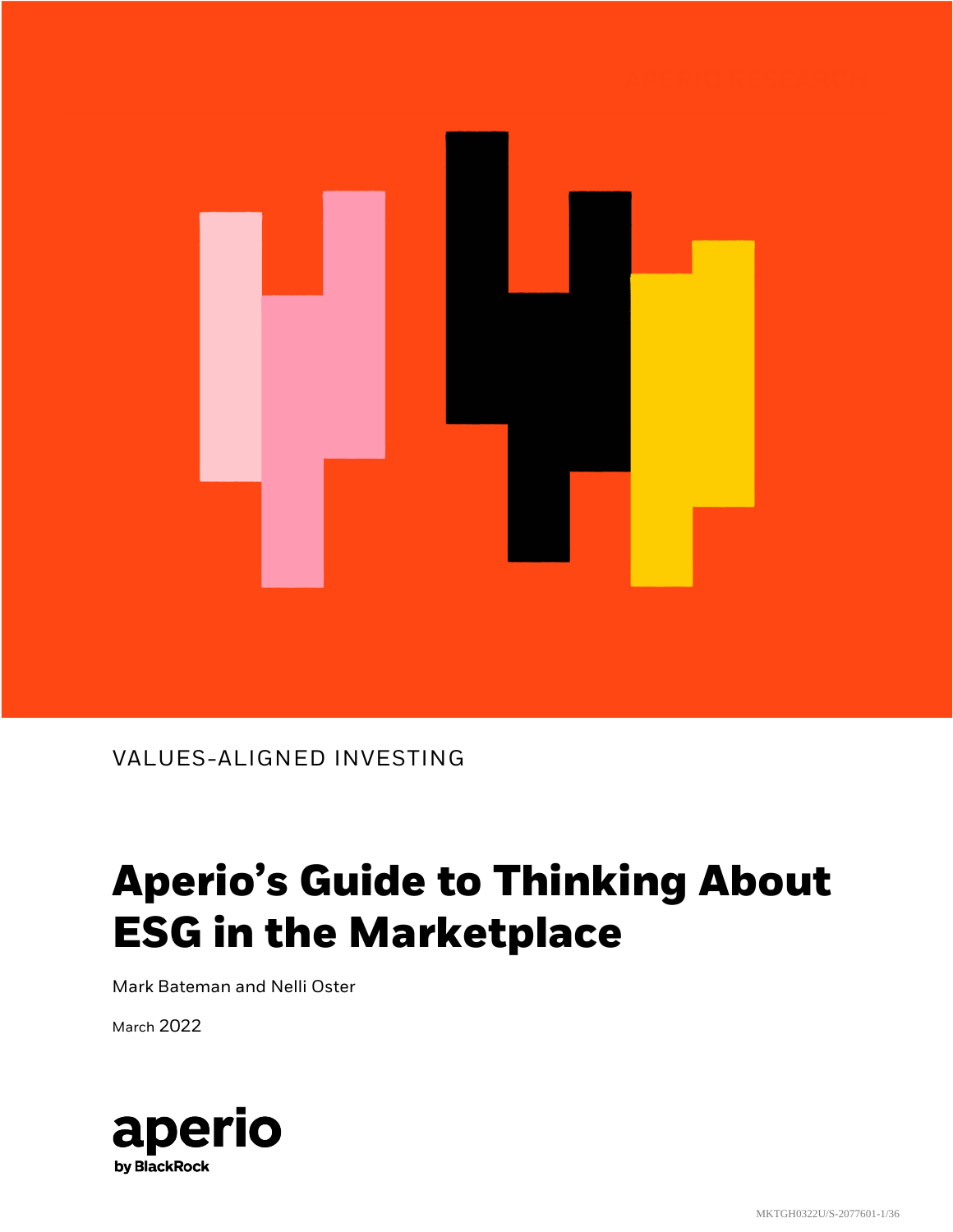

### **Introduction**

ESG and sustainability have spread to nearly every corner of the financial services industry under a number of different labels, styles, rationales, and asset classes. Aperio, founded in 1999 and part of the BlackRock family since February 2021, has grappled with ESG issues for some 15 years. BlackRock offers a wide range of sustainable investing options to the marketplace. Aperio Group, LLC, ("Aperio") offers solutions in a much narrower band—we provide public-equity, systematically constructed separately managed accounts, customized to our clients' needs on ESG, factors, and taxes.

This paper seeks to answer two questions: What should investors know about the contours of the broad ESG landscape? How does Aperio fit into that landscape? We hope to prepare the reader to engage in ESG conversations with data providers, asset managers, asset owners, and all manner of social and environmental interest groups. A multiplicity of views and definitions is swirling around in the marketplace. We will share our perspective but prepare the reader for what they may encounter. We will not represent the entirety of BlackRock's approach to sustainable investing, only Aperio's.

As an indexed, systematic public equities asset manager supporting values-aligned investors, Aperio has developed a core philosophy regarding environmental, social, and governance (ESG) issues that differs in some significant ways from a good portion of the ESG investment industry. This philosophy derives from our approach to investing and our core understanding that different investors have different values/beliefs and different motivations/objectives. We start with the working assumption that the world will continue to evolve. Just as 20 years ago there was a shift from the SRI (socially responsible investing) language and underlying approaches that had been used for about 30 years, there may be another shift in the future.

Functionally, Aperio helps investors align their portfolios to their personal values or organizational missions. By customizing the ESG criteria applied in a systematic portfolio construction approach, an Aperio portfolio closely tracks an investor's selected benchmark index while reflecting the investor's values. So, whether the asset owner is an environmental foundation focused on climate change, a pension fund for Reformed Jewish rabbis, a Catholic university, a community foundation looking for local economic development, or a multigenerational family with taxable assets interested in using shareholder activism to promote change within companies, Aperio customizes their portfolios to align with the investor's values, motivations, and investment objectives.

This paper provides an overview of the ESG landscape and Aperio ESG processes and implementation within that landscape. (We will use the "ESG" term as the generic industry descriptor to save space, but as you will see, we use this term in its most expansive definition.) In each of the following sections, we introduce the concepts that frame the ESG world and then include a subsection on how Aperio approaches the issues highlighted:

- 1. What's in a name—why ESG?
- 2. The differing concepts of ESG
- 3. Investor motivations
- 4. ESG data, ratings, and evaluations
- 5. Company impact
- 6. Investor decision-making/portfolio construction
- 7. Investor and portfolio impact
- 8. Summary of Aperio's ESG process
- 9. Summary of Aperio's ESG approach and philosophy
- 10. Glossary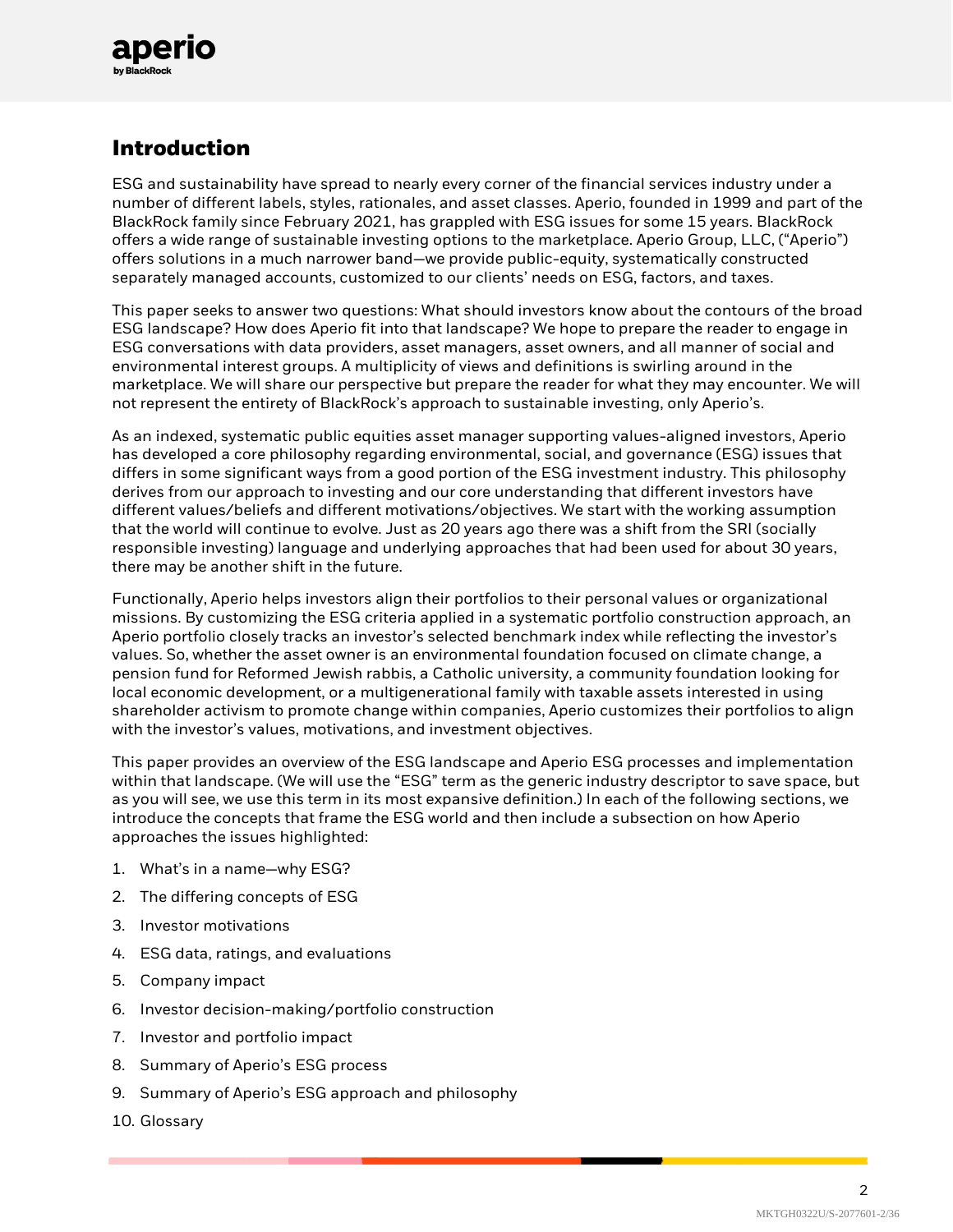

# **Section 1: What's in a name—why ESG?**

From the early 1970s through the late 1990s, investors who sought to incorporate thinking beyond traditional investment considerations, particularly investors applying a "moral" lens to their decisionmaking, described themselves as "socially responsible investors" (SRI). Many of the early modern SRI investors were religiously motivated and came from the liberal or social justice end of the faith spectrum. Pax World mutual funds was founded by a couple of United Methodist clergy. From this time, a number of significant advocacy campaigns against companies arose, many of which included some investor action: companies producing war materiel in support of the Vietnam War, particularly napalm; companies doing business in South Africa during Apartheid; Nestlé and the sale of breast milk substitute in developing countries; and the Exxon Valdez oil spill in Alaska.<sup>[1](#page-2-0)</sup> This is certainly not an exhaustive list but an indication of the range of issues that were beginning to seep into grassroots consciousness about the (sometimes) negative role of corporations in the world.[2](#page-2-1) The mainstream investing community alternately attacked and dismissed SRI as delivering lower returns. Noted economist Milton Friedman[3](#page-2-2) penned an oft-cited *New York Times* opinion piece in 1970 that is a good example of these attacks, arguing that the responsibility of companies is to make money for its shareholders and that to do anything else with company resources that doesn't further this objective is spending other people's money. Socially responsible investing and its close cousin corporate social responsibility (CSR), in Friedman's view, with a few limited exceptions, were pursuing objectives that didn't further the goal of the company to maximize making money.

Friedman's view continued (continues?) to hold sway, but by the late 1990s and early 2000s, the SRI industry—a rough amalgamation of self-described SRI asset managers and asset owners, data providers, and other interested parties—desperately wanted to "go mainstream." It increasingly made arguments that SRI criteria and its advocacy for changes by companies were in the best financial interests of companies, not just the "right thing to do." These propositions were an early version of what is referred to today as "materiality," the financial impact of an issue (and action or inaction of the company in response to the issue) on the company.[4](#page-2-3) Put another way, SRI investors not only wanted the world to change and companies to be more responsible, but they saw the world changing and wanted the evaluation of their investment options to recognize the need for companies to admit the coming changes and inherent risks of not modifying their behavior. For example, companies that did not curb their pollution would be subject to increased regulation and reputational problems with consumers, and companies that did not treat their employees well could face labor actions, lawsuits, and again, reputational problems with the public. This evolution in rhetoric was accompanied by a sense that the SRI industry should rebrand itself. The label "SRI" carried too much baggage as a left-leaning, dogooder, and underperforming investment approach.[5](#page-2-4)

3

<span id="page-2-0"></span> $1$  Arguably, each of these is an example of the world shrinking a little and people being more aware of issues in other parts of the world. Television brought the gruesome images of the Vietnam War into living rooms and swayed public opinion. Images of environmental destruction have also swayed opinion.

<span id="page-2-1"></span> $2$  These are issues that also swayed politics and regulation. Richard Nixon created the Environmental Protection Agency as a regulatory agency by executive order in December 1970 and later that month signed the Clean Air Act into law; states and cities passed selective purchasing and divestment ordinances related to companies doing business in South Africa during Apartheid.

<span id="page-2-2"></span><sup>&</sup>lt;sup>3</sup> Friedman won the Nobel Prize in 1976, though for topics not directly related to SRI investing.

<span id="page-2-3"></span><sup>4</sup> Much of the discussion around "materiality" and "values" could also be framed as a question of the relationship of companies to externalized costs. For an investor seeking to maximize return, there is significant incentive to externalize any cost possible. For some values-oriented ESG investors, companies should pay the "real" cost of their activities and internalize these costs. Investors concerned with ESG risks often look at currently externalized costs and assess the risk that regulation or public opinion will force a company to bear those costs in the future.

<span id="page-2-4"></span> $5$  As with much financial analysis, the studies on which these assessments were based were often cherry-picked and lacked rigor but fed into and benefited from confirmation bias.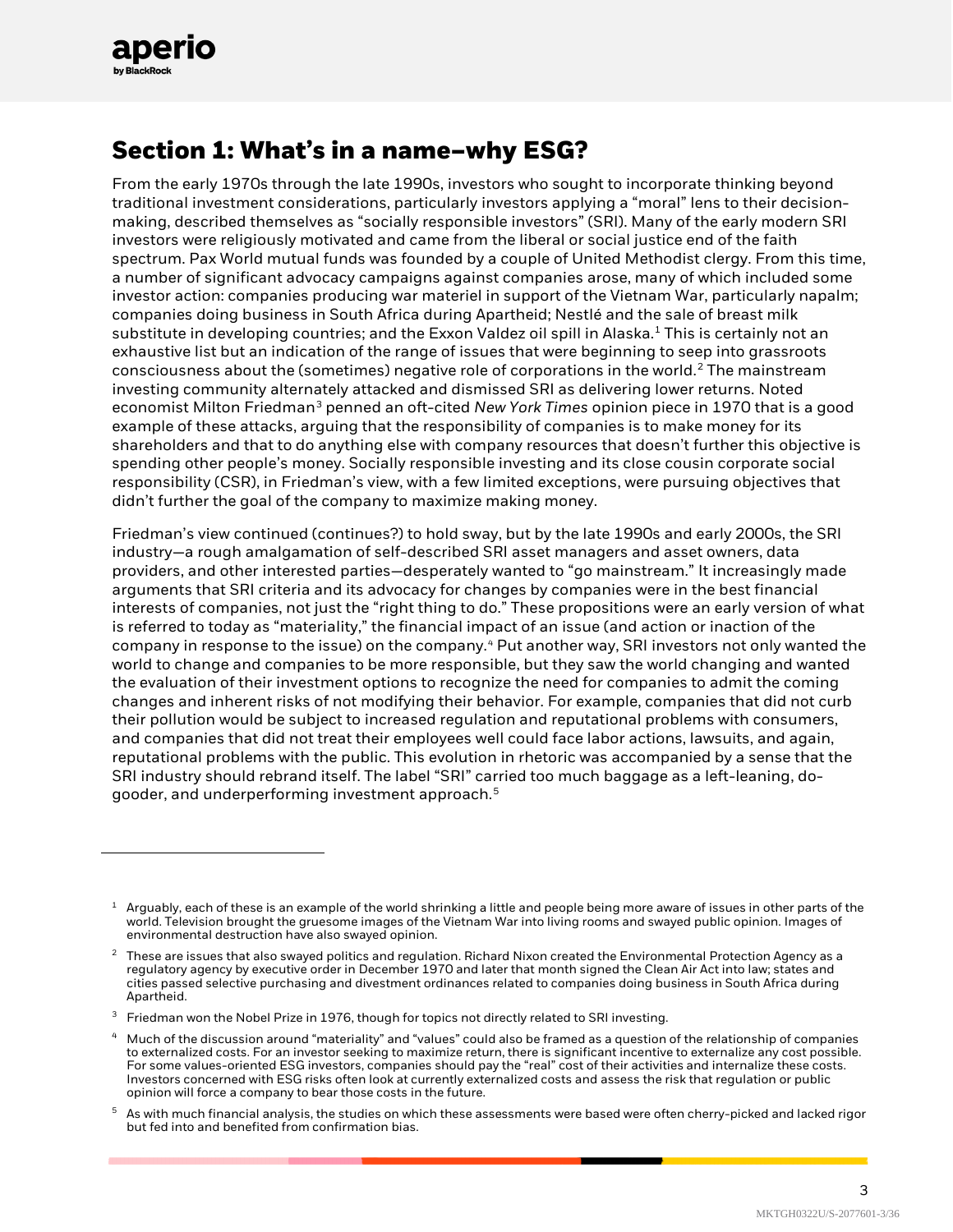

Other shifts began during this time as well. Prior to this period, critics frequently tied SRI to negative screening and an activist bent on filing "annoying" (and "frivolous") shareholder resolutions asking companies to shift their policies and practices in "fringe" directions. (The three pillars of SRI were often described as screening, shareholder activism, and community investing.) Partly in response, industry adjustments in the early 2000s included an increased SRI focus on forward-looking assessments of companies, a desire by investors to invest in companies doing good rather than simply avoiding companies doing harm, and investors more fully engaged in activism that could promote change at companies. These shifts were partly driven from the industry trying to reframe their relevance to the marketplace and partly from the interested investing public expressing a desire for a new kind of financial product.

One example of the change in shareholder activist thinking was a 2002 resolution filed by Robert Monks, Sr.<sup>[6](#page-3-0)</sup> to split the roles of board chair and CEO at ExxonMobil. Neither the concept of a governance shareholder resolution nor the specific issue of chair-CEO duality was new, but the rationale was—ExxonMobil was not adjusting its strategy to address the realities and challenges of climate change to the company. Monks argued that fresh perspectives were needed on the Exxon board so that the governance oversight body could protect the financial interests of shareholders from the challenge of climate change. In hindsight, this was a foreshadowing of the 2021 Engine No. 1 proxy fight to elect a slate of its nominees to Exxon's board for the explicit purpose of bringing climate expertise into board discussion. Nineteen years after the Securities and Exchange Commission (SEC) allowed Monks' shareholder resolution to be omitted from the Exxon proxy statement, climate change issues forced a significant change to the Exxon board. Monks' proposal was perhaps the first prominent corporate governance shareholder resolution with an environmental rationale.

Competing labels, including sustainability, impact, values-aligned, and sustainable responsible impact (a different definition of SRI) investing, all competed for top billing as the industry sought to rebrand, but the SRI industry migrated toward using "ESG" as the default industry descriptor. Part of the transition was influenced by the framing used by the Global Reporting Initiative (GRI)<sup>[7](#page-3-1)</sup> of environmental, social, and economic issues. The structure of "ESG" was first used in a 2004 United Nations (UN) Global Compact report, "Who Cares Wins." Ivo Knoepfel, then of Sustainable Asset Management (SAM) in Zurich, coined the phrase. "ESG" is the most generic and most frequently used term to describe the broad industry, though all of these labels continue to be used today. This shift to ESG language and the materiality orientation of the industry took place over the same time frame. $^8$  $^8$ 

<span id="page-3-0"></span><sup>&</sup>lt;sup>6</sup> Monks is a corporate governance advocate, author, and founder of the proxy voting firm Institutional Shareholder Services (ISS).

<span id="page-3-1"></span><sup>7</sup> GRI had its first conceptual gathering of thought leaders in 1998, held its first global gathering in 1999, and launched its first disclosure standard in 2000.

<span id="page-3-2"></span><sup>8</sup> ESG is environment, social, and governance. When it's linked with sustainability, the question may be, why governance? In part, inclusion of this metric is reflective of the corruption issues present in the UN Global Compact, but it also recognizes that governance refers to decision-making structures within organizations, in this case, companies.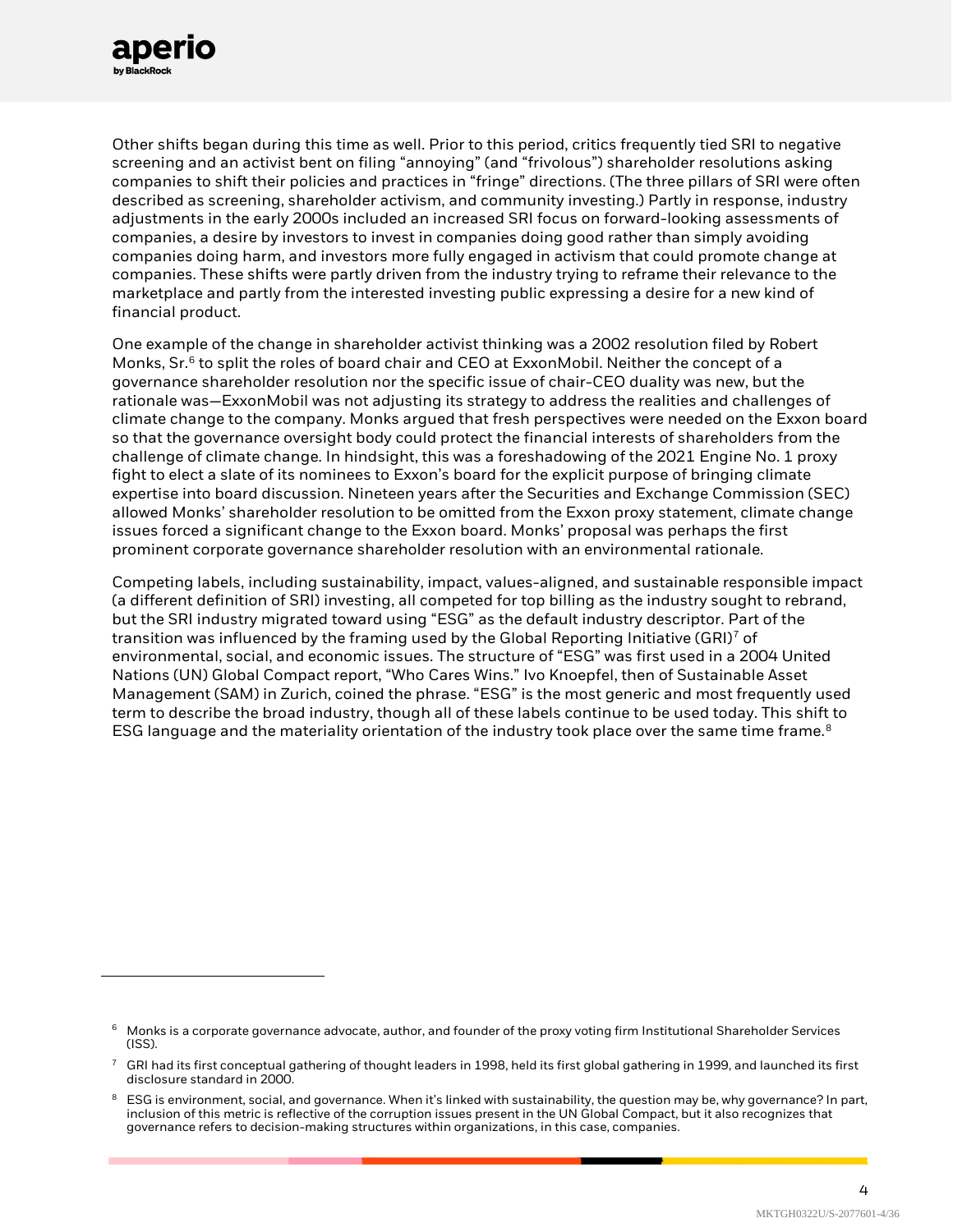

### **Aperio's approach: One label may not represent all investors**

Aperio uses many of these labels (SRI, faith-based, sustainable, etc.), but the most appropriate to describe our offerings is "values-aligned" investing. [9](#page-4-0) With this phrase, we flag that our focus is client values rather than company materiality and that we are customizing to "align" portfolio criteria to each particular client. We also believe that investors' views on risk and return (and their implications for financial performance) may be personal values to be reflected in/with a portfolio. Because we work with a wide range of clients on different issues, our team that develops expertise on all of these issues is called the ESG Team.

<span id="page-4-0"></span><sup>&</sup>lt;sup>9</sup> BlackRock frequently uses the term "values-based" for this concept.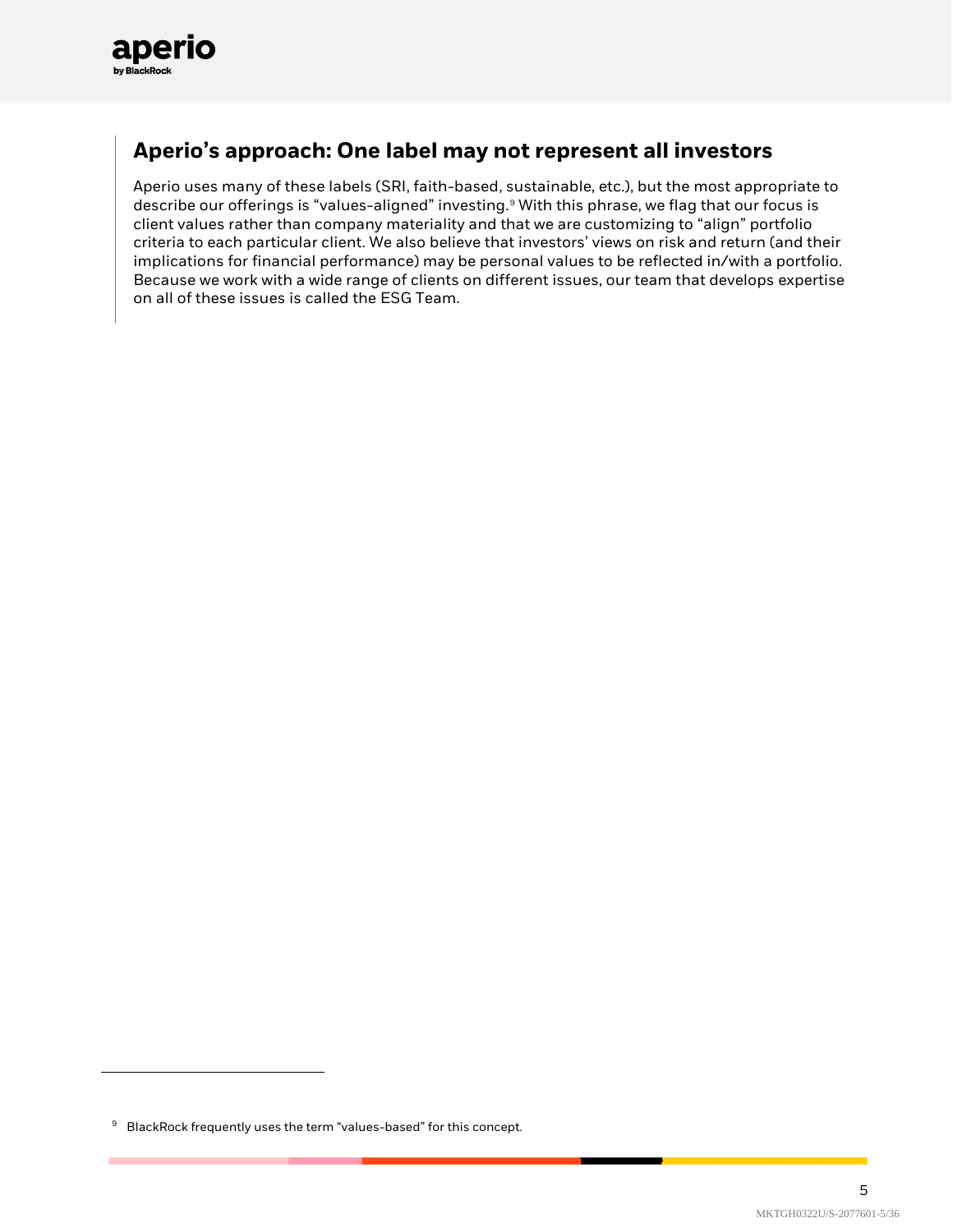

# **Section 2: The differing concepts of ESG**

#### **Defining ESG in an agnostic agnostically**

The most frequently used definition of ESG (environment, social, governance) investing in today's marketplace would likely center on evaluating companies to determine which issues are material to their financial/investment performance and that of the portfolios in which they are held. Aperio's definition is broader than this—involving an investor's values regardless of materiality. We conceive of ESG as a list of issues about which companies may be evaluated. This approach does not exclude the financial materiality perspective but explicitly adds investor values and issue area salience.[10](#page-5-0) While a materiality orientation causes an investor to focus on the impact of an issue on companies' financial performance (positive and negative), looking at issues from a salience perspective shifts an investor's focus to the impact of the company on the issue/world (positive and negative). We would add that ESG does not inherently have a values orientation. We cannot think of ESG as being inherently left or right of center politically or right or wrong moralistically. We start our discussion noting that ESG should be broadly construed and that we should not jump to conclusions about investors' orientations as soon as we hear they are ESG investors.

If ESG represents a comprehensive list of all material and salient environmental, social, and governance issues, then terms like "SRI" (socially responsible investing), "BRI" (biblically responsible investing), "values-based investing," "values-aligned investing," "sustainability investing," and "impact investing" can each be thought of as a subset of ESG issues with a particular orientation added on top. For instance, BRI is most frequently thought of as being concerned with a combination of industries that are viewed as problematic by conservative Christian investors; sustainability investing<sup>[11](#page-5-1)</sup> is most frequently thought of as focusing on environmental issues from the perspective of avoiding dirty industries, or at least selecting the least dirty companies from dirty industries and overweighting environmental solutions. But even within these terms, significant differences exist. There are selfdescribed "progressive Christians" who would bristle at a conservative definition of "biblically responsible" and might seek to bring their own interpretation to that phrase. In this way, ESG, as defined by each individual investor and the specific labels they choose to use, becomes a reflection of the political, social, and religious diversity present in our national and global discourse.

The terms we've listed above are from an investor's perspective. "Corporate social responsibility" (CSR) and "corporate sustainability" are the terms used most often from a company perspective. The long list of ESG issues is the same whether from an investor or company perspective. When we discuss the process of evaluating companies and engaging with companies to effect change, realizing that investors and companies are working on the same issues from two different perspectives is helpful.

There are times when frameworks emerge from beyond the investment landscape that play an outsized role in how ESG investing is framed. One recent example is the UN Sustainable Development Goals (SDGs). They are frequently—thought not exclusively— highlighted as a framework for impact. It's important to understand that these goals were not written with companies (much less investors) in mind. They were created to help measure and prioritize development progress by governments. Through public-private partnerships, companies can certainly work with governments in some of these areas. For instance, with its philanthropy, a company could support local food banks, day care options for the community (not just employees), and second vocation training programs, all in partnership with local governments to address long-term cycles of poverty. These kinds of public-private partnerships

6

<span id="page-5-0"></span> $10$  As used here, salience first came to Aperio's attention as a term of art in 2019 at an Interfaith Center on Corporate Responsibility (ICCR) meeting.

<span id="page-5-1"></span> $11$  BlackRock uses the term "sustainable investing" in a broader way, to refer to the use of ESG data to help allocate capital.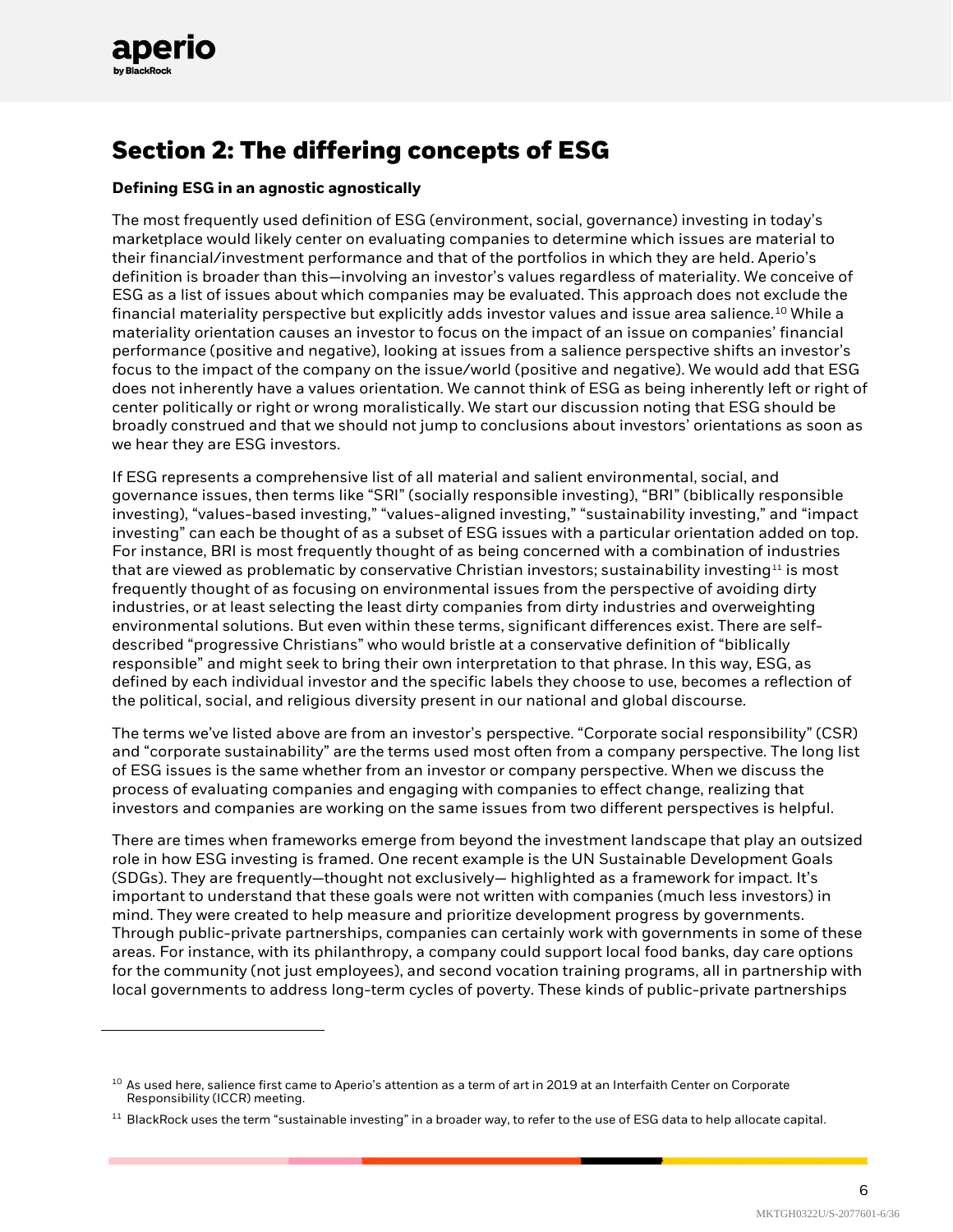

would certainly further SDG 1 regarding poverty alleviation, but beyond a rating/evaluating philanthropy, would not likely appear as part of an ESG evaluation assessing a company as being involved in poverty issues. The SDGs are a helpful way to think about important societal issues and can be a framework for identifying appropriate areas for business to play a productive roll in addressing these issues. However, using the SDGs as an investment framework runs the risk of trying to address the SDGs comprehensively and forcing a fit of ESG data inappropriately into the framework. Such an approach is neither helpful in constructing ESG evaluations nor fruitful in working on the important issues highlighted by the SDGs.

An additional framework more directly aimed at the investment space is the Principles for Responsible Investment (PRI), a code of conduct for investors and asset managers. The PRI focuses on how investment decisions are made, including the PRI's first principle that "ESG issues [will be incorporated] into investment analysis and decision-making processes." This orientation is much more fundamental and active than quantitative and index-tracking approaches. [12](#page-6-0) Aperio was not historically a signatory to the PRI because we felt that our client-specific customization did not lend itself to making this commitment.<sup>[13](#page-6-1)</sup>

### **Aperio's approach: Values alignment**

Since Aperio customizes portfolios to reflect the values of the investor, we tend to be much more focused on the salience of these issues (the impact of the company on the world) than the materiality of the issues to companies' financial performance. Our clients identify the specific issues that matter, and we group the aggregate list of issues from all of our clients together as ESG issues. We note again that Aperio is agnostic and does not take a stand on which issues are important or unimportant or whether specific companies are good or bad.

<span id="page-6-0"></span> $12$  Some index providers use ESG issues within their index construction methodologies. Asset managers choosing to use such indexes will have incorporated ESG considerations into their decision to do so. Most indexes do not take ESG issues into account in their construction.

<span id="page-6-1"></span> $^{13}$  Aperio was acquired by BlackRock in February 2021. BlackRock has been a PRI signatory since 2008.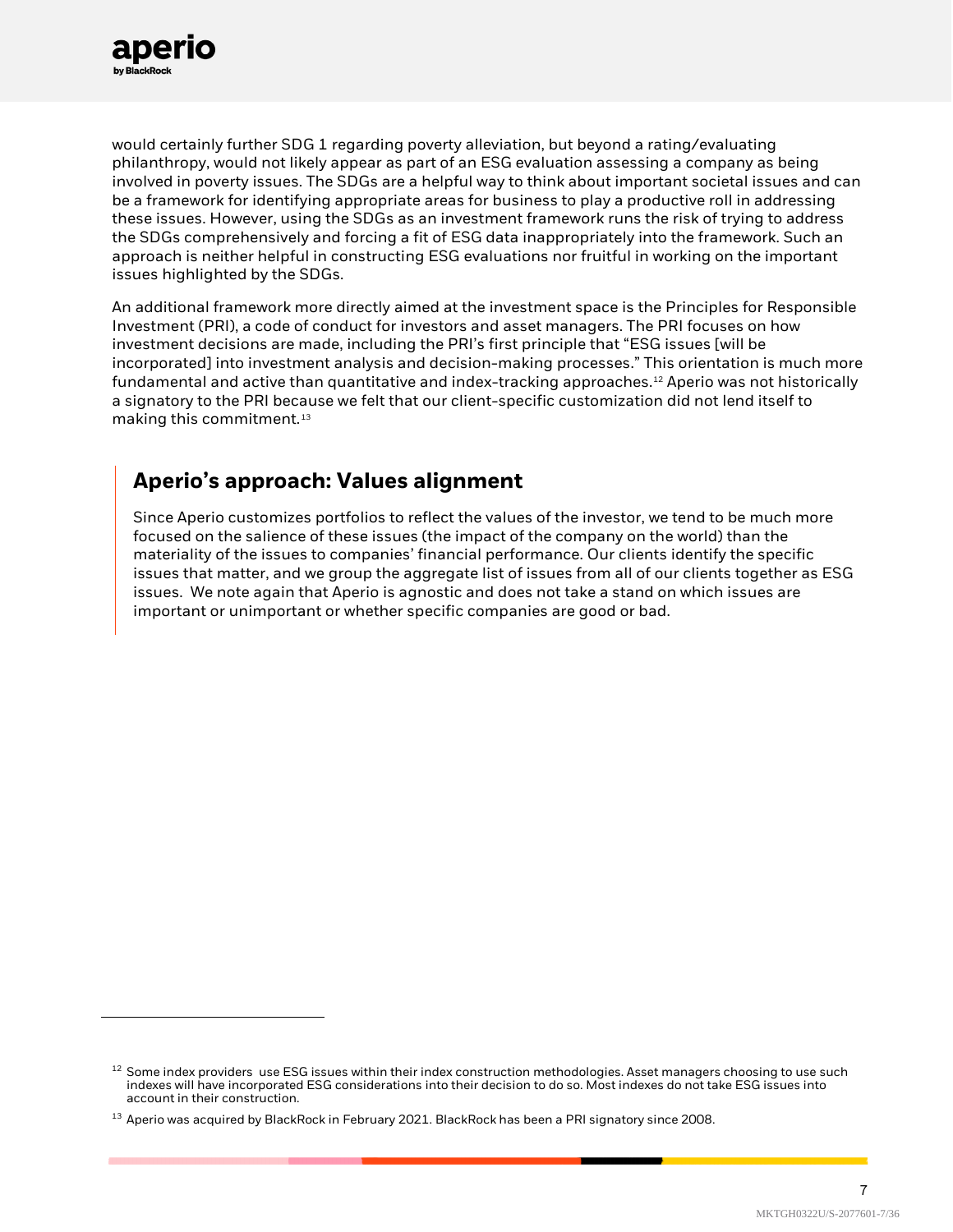

# **Section 3: Investor motivations**

Often, the label investors self-identify with reflects their motivation in pursuing some form of ESG investing. Whether for a client or as self-reflection, it is important to understand investor motivations to best pair the investment tools to the expressed motivation. This section outlines the different motives that investors bring to their ESG portfolios. Among the motivations ESG investors bring to their choices, a common one is using ESG in a quest to beat the market, to find alpha. Aperio's core orientation is that consistent pre-tax outperformance has proven elusive, on average, for any type of active strategy over long time periods. Thus, while Aperio may not endorse the notion of active pre-tax alpha of any type, we're not singling out ESG investors but rather remaining consistent with our overall philosophy.<sup>[14](#page-7-0)</sup>

As we will see later, Aperio uses four basic tools to implement investor ESG motivations: divestment/exclusion, tilts based on ESG Scores (security over- or underweights relative to the benchmark weights), engagement/activism, and purification/offset. These motivations can reflect investors' personalities and identities as well as projections of how they may want the community to perceive them. As we discuss later, not all the investment options are able to successfully implement each motivation. Below is a sampling of the most common ESG investment motivations.

• **Avoiding profit from objectionable products/companies:** Most easily accomplished through the implementation of negative screening or exclusions, the motivation is to avoid an affiliation with business activities thought by the investor to be unpalatable. One very public example: In his book *How to Avoid a Climate Disaster*, Microsoft co-founder and philanthropist Bill Gates writes of fossil fuel companies, "I don't want to profit if their stock prices go up because we don't develop zerocarbon alternatives."[15](#page-7-1) If the investor's primary orientation is to not profit from significant climate change–contributing industries, the investor might choose to exclude fossil fuel companies, electric and gas utility companies, cement companies, auto manufacturers, and airlines from their investments. Aperio frequently implements exclusionary criteria for clients.

Realizing that not all "negative" issues can be completely avoided through exclusion, Islamic investing incorporates the concept of purification. By identifying the percentage of the investment that is impure and donating to charity that portion of the profit, the investor avoids an affiliation with abhorrent investments. While ESG investors may not always have the Islamic concept of purification in mind (though the notion of buying carbon credits or offsets for greenhouse gas [GHG] emissions attributable to a portfolio is similar), they will often set the definition for exclusions, allowing for a de minimis level of involvement in the issue area. (Keep in mind that the de minimis level may be different for each investor.)

• **Seeking profit:** Much about investing is trying to ascertain future movements of the market. If an investor knows that a certain industry or product will no longer earn revenues (buggy whips?), then the investor will move out of those investments. ESG issues can also be thought of as societal and public policy issues, meaning that the fortunes of companies may evolve based on how society addresses the issues (and how companies plan for and respond to changing realities). A number of investors will make decisions related to ESG issues from this perspective. One example of public policy risk is the potential that future legislation might require companies to internalize current externalities—effects not paid for directly by a company. Climate change is an example of this kind of risk, and a carbon tax could be the potential policy mechanism politicians use to cause

<span id="page-7-0"></span> $14$  Aperio is part of BlackRock, which has been very public in its assertion that ESG issues offer insights that can lead investors to outperform the broad market.

<span id="page-7-1"></span><sup>15</sup> As an example of how views and values can change, in 2007, the *Los Angeles Times* published a series of articles critical of the investment approach used by the Bill and Melinda Gates Foundation. At that time, the only investment screen the foundation used was to exclude tobacco companies. Gates' book is a chronicle of how he started to pay attention to climate change issues, so he is not claiming to have held this "no profit" view of oil for long.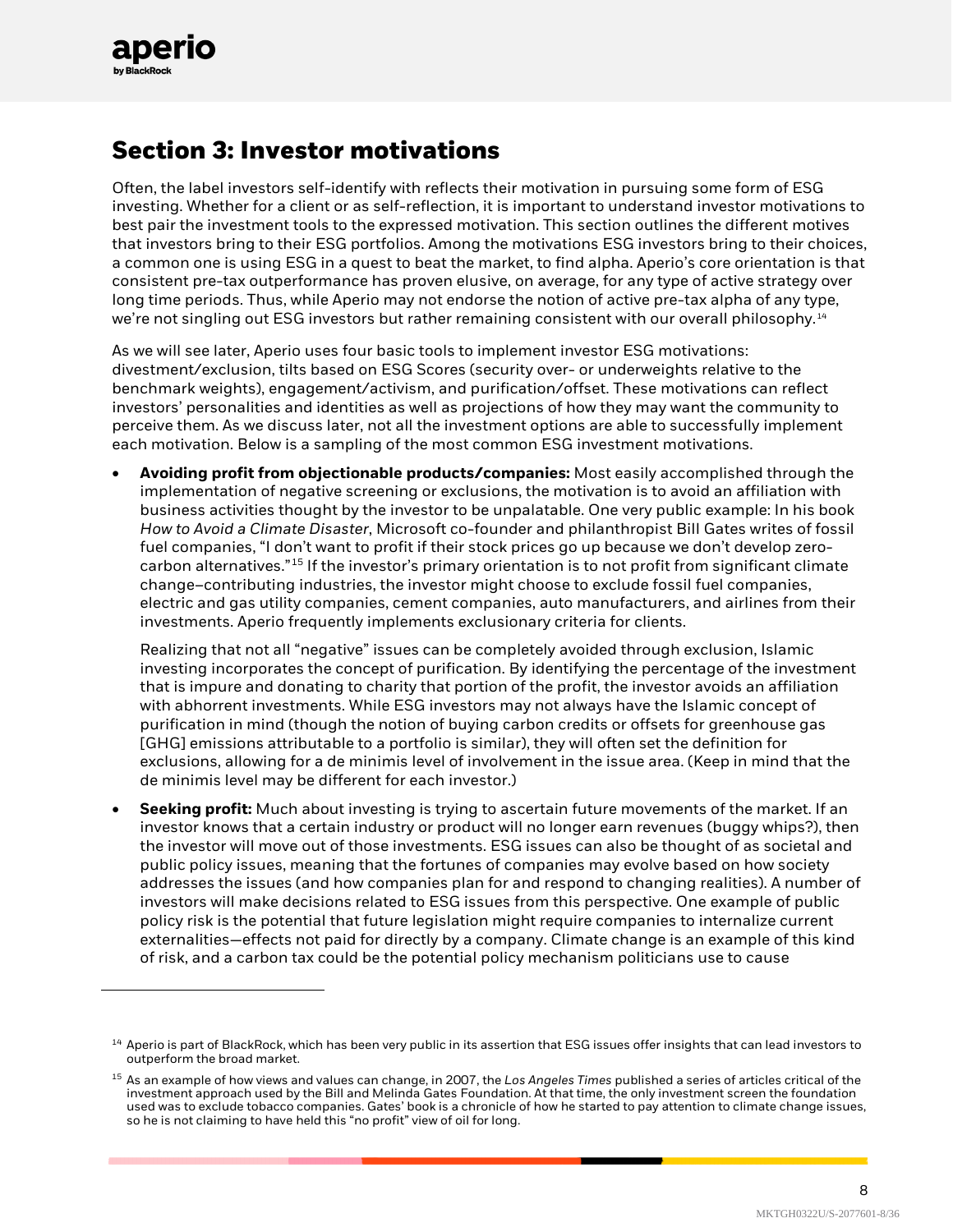

companies to internalize their costs and therefore seek to reduce their emissions. Decisions to divest from, underweight, or short fossil fuels could be an investor response to the possibility of a carbon tax, in other words, to seek the better performers (lower carbon profiles) already positioned for a transition to a low-carbon economy. On some issues, Aperio has data to evaluate aspects of these market transitions; in other areas, data are elusive. The structure of data often determines the portfolio construction techniques available to use the data and reflect the investors' concept. For example, Aperio can overweight companies tied to specific concepts, but if an investor's motivation is to profit from specific company strategies, fundamental analysis and stock picking may be a better strategy.

- **Making companies (or the system) better:** If an investor believes a company could operate in a more responsible manner, and believes that there are mechanisms that can encourage it to improve, then the investor might shun divestment, seek investment, and encourage the company to improve. Our discussion here is focused on investor interactions with companies and their decision-making processes. Investors are also voters, and the role of advocacy (individual or organizational) in shaping the public policies by which companies must operate may be a separate activity they want to pursue. If an investor's primary motivation for considering ESG issues in their investment decision-making is to improve companies, then the investor may want to consider political and policy system types of issues. For example, the investor might evaluate companies based on their climate transition plans or their lobbying posture. Truly bad performance on these issues might result in a company being excluded from the portfolio, but others that aren't "doing enough" might be the target of engagement activities to accelerate their responsiveness to climate change issues. The possibility of excluding companies combined with company engagement creates a carrot and stick approach. Aperio's proxy voting and shareholder resolution partnerships bring our clients into the larger engagement framework.<sup>[16](#page-8-0)</sup>
- **Accelerating market trends:** Some investors want to help drive the net zero transition, including funding the formation of technologies that will solve problems. Investors interested in battery technology or wave energy production might be examples. By getting new capital to companies working to prove the concepts of new technologies or to expand operations to scale, investors can pave the way for market transformations.

Aperio seeks to understand the motivations investors bring to the process and, where possible within its approach to portfolio construction and management, to assist the investor in achieving these goals. Aperio knows and communicates clearly when it is not able to meet specific objectives. We also work to help investors understand that trade-offs may be necessary in the choices they make. ESG data characteristics and the way ESG data interact with financial data in a systematic portfolio construction process inform the choice of portfolio construction tools, and the specific ESG exclusions and/or tilts the investor may want to select.

For example, using only an industry exclusion for Oil, Gas & Consumable Fuels companies from a portfolio is likely to result in overweighting Energy Equipment & Services companies. Since these two industries' returns tend to be highly correlated, this portfolio construction decision by the optimizer will likely reduce tracking error. An investor may decide this choice is appropriate as a balance between managing portfolio risk and divesting from the direct fossil fuel companies, or the investor may want to exclude both industries.

There may be other issues an investor does not know to flag or ask about. For instance, a client concerned about animal welfare might specifically identify animal testing and fur as exclusions but

 $\mathsf{o}$ 

<span id="page-8-0"></span> $16$  BlackRock engages extensively with companies through its Investment Stewardship work, including on ESG issues. Aperio's direct support of clients is through its own proxy voting policies and in giving clients the opportunity to sponsor shareholder resolutions. These activities are separate from BlackRock's work in these areas.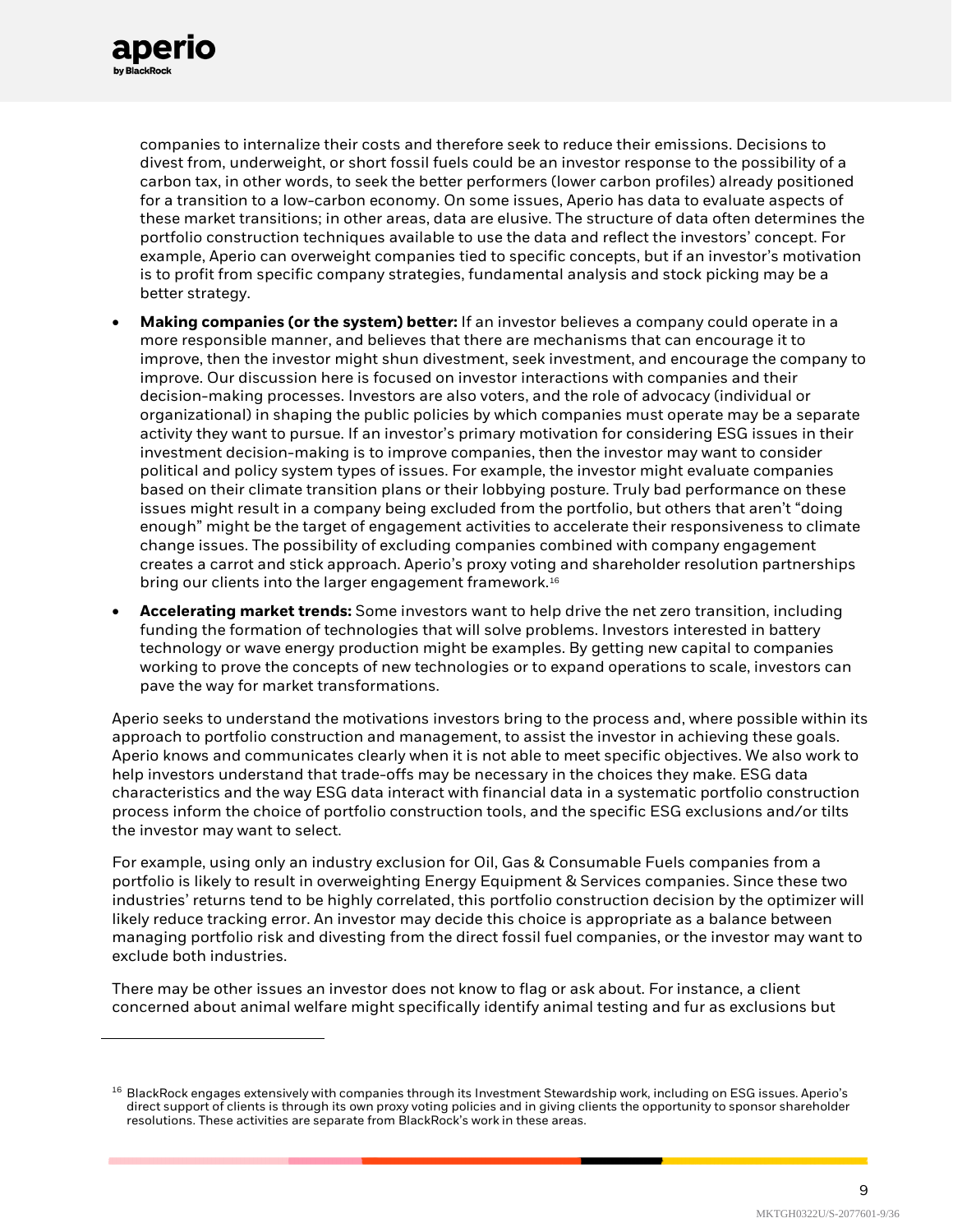

might not think to ask about animal entertainment issues. Or an investor who identifies addiction issues as their concern and specifically lists alcohol, tobacco, and gambling may not realize that cannabis is now a line of business for some publicly traded companies.

### **Aperio's approach**

#### **Documenting values**

As highlighted above, different values and worldviews necessitate different portfolio specifications to appropriately reflect them. Values investors may be conservative or liberal or any point in between; they will have interests in a variety of themes, such as the environment, human rights, pay equity, privacy, reproductive issues (pro-life or pro-choice), and corporate governance. Separately managed accounts (SMAs) holding individual stocks are an ideal vehicle to reflect a particular investor's values because they allow for a high degree of customization. Mutual funds and exchange-traded funds (ETFs), on the other hand, require asset managers to take a stand on specific ESG issues. [17](#page-9-0) Aperio's ESG solutions seek to personalize the values reflected in a portfolio, meaning that Aperio can be values agnostic and investors need not accept a prepackaged values set to work with Aperio. For investors wanting to customize the ESG criteria used in a tight tracking error portfolio, Aperio is the solution; for investors whose values match exactly the ESG criteria in a low-cost ETF, that option may be better.

Investors' values and worldviews are full of nuance. The heart of Aperio's ESG process is hearing from our clients this nuance, often from direct engagement in what we call a Social Conversation. Hearing not just the "what" but also the "why" in how an investor describes the issues they care about is important to the process of mapping values to ESG data and constructing a portfolio.

Investors come in many different forms: individuals, couples, multigenerational families, family foundations, and large institutions, to name just a few. The procedures for establishing a decisionmaking model and determining who is involved at which stages of these activities are even more varied. When discussing values, we are considering deeply help personal beliefs—issues about which there can be significant disagreement. (Of course, even when working with a foundation's investment committee, we are working with people.) Because of this complexity, it is important to set the basis for making decisions at the start of the process. The more people who expect to be part of the discussion, the more important this step becomes because it is difficult to agree on the process for decision-making when a substantive disagreement on an issue is already in play. Once the decision-making model is established, open-ended conversations, structured conversations, and surveys are all methods available for exploring and agreeing on the values that will drive the investment process. Aperio works closely with the advisor and the end investor to rightsize the process. Some investors are not interested in lots of detail, so a 45-minute discussion can be enough. Other investors want to dive into the specifics. We have worked with investors who wanted multiple introductory educational calls and then a daylong workshop.<sup>[18](#page-9-1)</sup> Most investors fall between these extremes (and toward the shorter end), but the experiences can be as unique as the

<span id="page-9-0"></span><sup>&</sup>lt;sup>17</sup> Exchange traded funds (ETFs) track an index. The firm constructing the index expresses a set of beliefs in setting the rules for the index, and the asset manager choosing to use the index for an ETF buys in to that set of beliefs in offering a product tracking the index, at least to the extent they are willing to market the ETF.

<span id="page-9-1"></span> $18$  Aperio worked with a faith organization's pension system to develop its ESG criteria for the pension fund. With an issue area advisory group made up of faith leaders, we held multiple meetings to answer ESG data questions, mapped resolutions adopted by the larger faith community to ESG data, and ultimately held a daylong workshop to walk through the ESG issues to decide on appropriate criteria to reflect their values.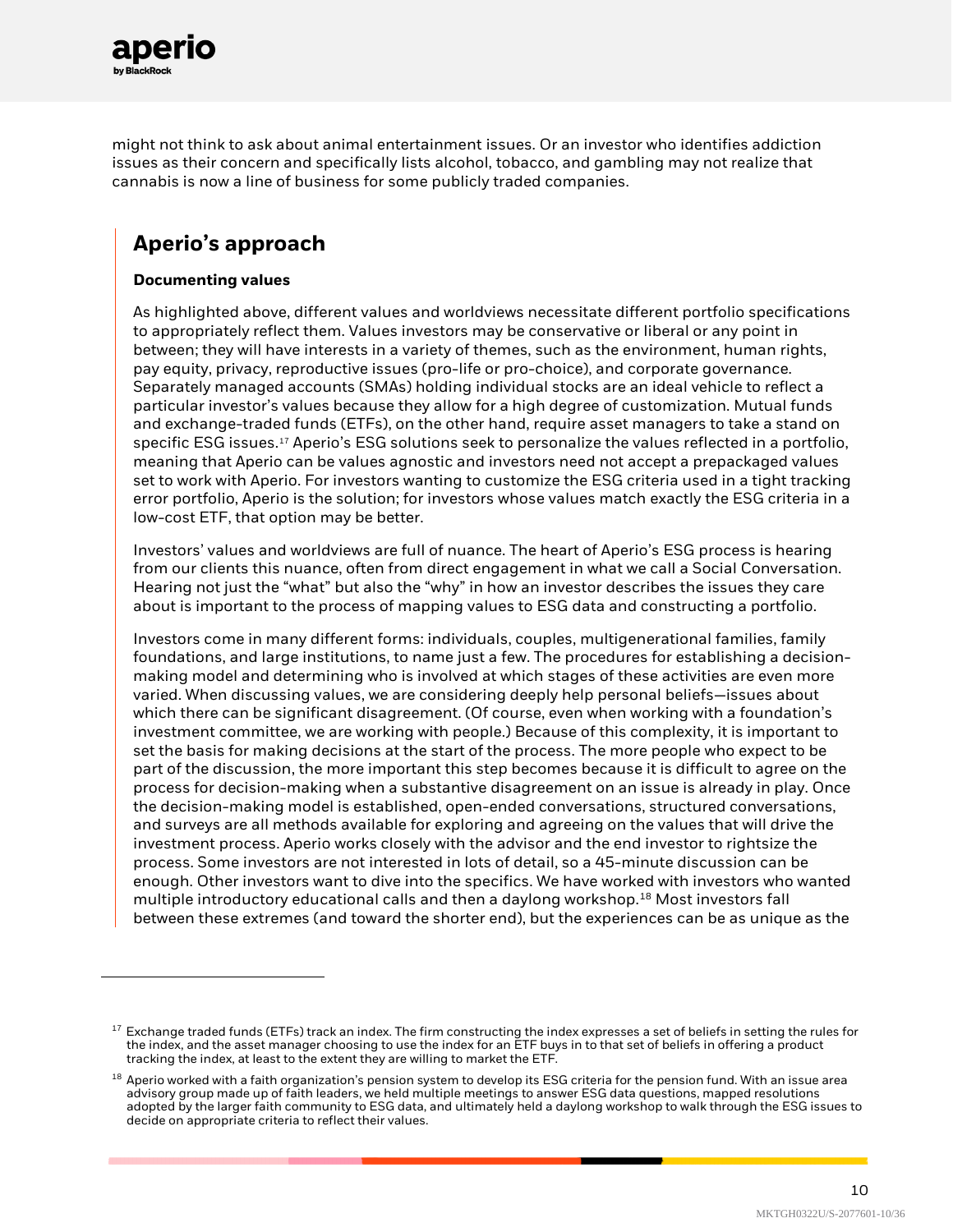

investor. We also note that some advisors/investors do not want or need a conversation at all. They are able to use the Aperio SRI/ESG Menu to document their values and criteria choices.

#### **The pitfalls of assumptions**

Many ESG issues are intertwined, and human feelings and decision-making are typically not linear. We might assume that an investor concerned with environmental issues would like to use Aperio's Clean Technology Solution tilt as part of their portfolio since it tilts toward pollution prevention and alternative energy revenues. That assumption, however, doesn't always pan out. In a recent client engagement, the investor's primary orientation centered on ocean issues, and he did not want to invest in any battery companies, believing it likely that increased battery production will inevitably lead to ocean floor mining of rare earth metals. Other examples of misplaced assumptions include the notions that all environmental investors oppose nuclear power, evangelical investors don't care about climate change, and Christian investors are all prolife on abortion issues. These are just a few of the examples that lead us to frequently remind ourselves to not make assumptions about client values and to ask thoughtful questions then listen carefully to what motivates that investor and how the investor expresses their views.

This engagement is not just about avoiding assumptions; it is also about hearing the nuance of the investor's motivations. For instance, clients primarily concerned about climate change might differ on how best to align their portfolios with their concerns. One might decide to divest all fossil fuels, a second might divest coal but leave natural gas in the portfolio as a transition fuel, and a third might intentionally hold companies in all these fields in order to file shareholder resolutions and participate in other advocacy activities. All three investors have the same worldview goal (a world that has addressed climate change), but each has a distinct theory of change<sup>[19](#page-10-0)</sup> or at least a different way they want to engage with the issue. In addition, an investor's circumstances may influence which approach is feasible. For instance, a portfolio with ossified (highly appreciated) stock holdings may not be a good candidate for divestment because of the tax implications. That said, a given investor may view any tax impact as inconsequential to the process of ridding the portfolio of objectionable holdings.

As noted above, many ESG issues are interrelated. An investor concerned about gender equality may want to pull in climate change issues because of the impact climate change can have on women in developing countries.<sup>[20](#page-10-1)</sup>

Finally, it is important to recognize when an investor is looking for impacts that are beyond the reasonable scope of public equities portfolios and may be more appropriately addressed in other asset classes or public policy activities. The sample investor mentioned above concerned with gender equality may express an interest in education as part of this concern. There is certainly the issue area linkage, but an interest in addressing public education issues—whatever the rationale for the concern-- is an example of an impact best pursued through asset classes other than public equities.

The process of listening to and documenting an investor's values or mission is a mutual exploration. The conversation is not just Aperio's opportunity to hear but is also the investor's chance to understand Aperio's process. We strive to be clear about what we can accomplish and what we cannot accomplish in expressing values and mission in a portfolio. If we think an investor

<span id="page-10-0"></span><sup>&</sup>lt;sup>19</sup> A theory of change is how someone believes progress is made. Is it through dialogue? Through avoidance? Through direct confrontation? Each approach is present as a strategy in ESG investing, but which is most appropriate depends on how the investor believes the world works and how the investor wants to interact with the working world.

<span id="page-10-1"></span><sup>&</sup>lt;sup>20</sup> For more discussion of the intersectionality of issues, please see Aperio's ["There Is More to Diversity Than Initially Meets the Eye."](https://www.aperiogroup.com/blogs/there-is-more-to-diversity-than-initially-meets-the-eye)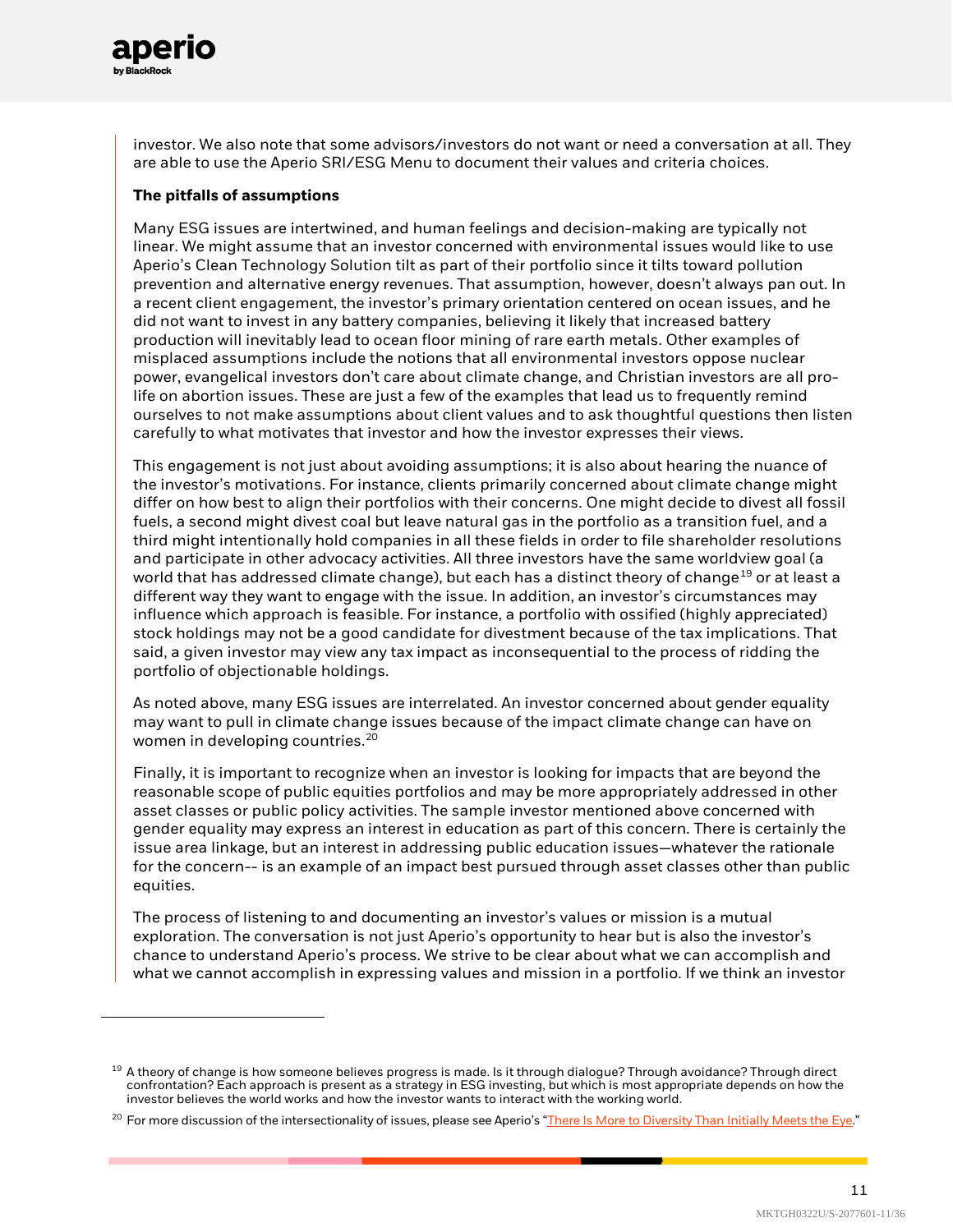

will be better served by an ETF or an active manager or some other solution, we share that belief with the investor.

#### **Values vs. materiality**

Aperio customizes ESG strategies to reflect an individual investor's personal values or a foundation's or endowment's mission. This approach does not incorporate materiality considerations (the financial importance of ESG issues) when deciding which ESG metrics to incorporate and at what weights. However, if an investor is interested in applying ESG considerations to their portfolios because they believe these metrics will be a material driver of risk-adjusted returns, the portfolio construction methodology allows this. $^{21}$  $^{21}$  $^{21}$ 

As we have noted earlier, for those interested in high-conviction, concentrated portfolios, active strategies may be a better fit. Aperio's goal is to implement client values into a portfolio in a riskcontrolled manner, partnering with financial advisors to provide investors with solutions that meet both their financial and ESG goals.

<span id="page-11-0"></span><sup>&</sup>lt;sup>21</sup> See Lisa Goldberg's blog post addressing materiality issues[: "Will Investing in Gender Diversity Make You Rich?"](https://www.aperiogroup.com/blogs/will-investing-in-gender-diversity-make-you-rich)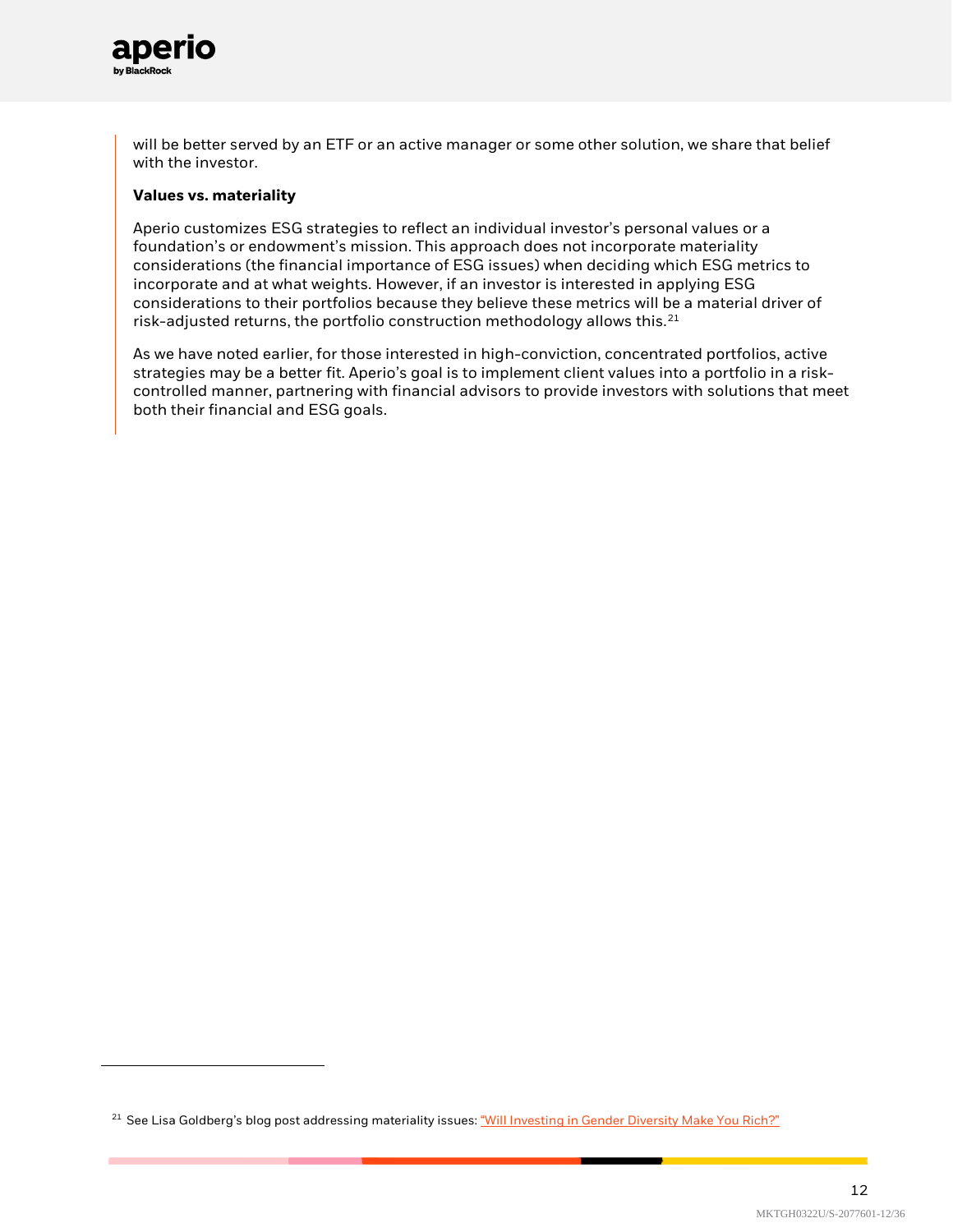

# **Section 4: ESG data, ratings, and evaluations**

Implicit in the investor motivations described above is a need to evaluate companies against criteria that can facilitate outcomes consistent with these motivations. This assessment requires data. Asset managers and asset owners seeking to use ESG data have to address all of the standard data management/data analysis issues that anyone working with data faces, but understanding the ESG context of these issues is helpful in knowing how to craft the appropriate solutions in an ESG world.

#### **Raw data's path to investment decisions**

*Data flow framework*

**Raw data** (facts<sup>[22](#page-12-0)</sup>) → **Derived data** (calculated and estimated data/metrics) →

**Ratings** (introduction of priorities) → **investment decisions** (thresholds and other decisions)

This framework outlines the conceptual flow of raw information to eventual investment decisions. Whether formal or informal, every investor goes through a process of converting raw information into decisions. Aperio tries to make these steps explicit and structure the process so that meaningful distinctions remain, allowing our clients to express their values and views of the world.

Understanding the process of taking data and turning it into an evaluation may be helpful. Ideally, raw data (or information) exist absent any value set or judgment. Raw data can also be converted into derived data, which itself has two types—calculated and estimated/modeled. Calculated data converts information into a form that might be more useful but is completely replicable and does not make a judgment, though one may be implied. For instance, a ton of GHG emissions is an example of raw data. A ton of methane emissions is also raw data. Converting the ton of methane emissions (based on a formula) to its equivalent in GHG emissions allows it to be added to the raw GHG emissions, generating a calculated value for GHG-equivalent emissions. Normalizing data based on revenues or market cap or number of employees also qualifies as generating calculated data. Estimated or modeled data are also derived data but include judgment in constructing the model. Modeled data is critical in addressing some of the missing-data dilemmas ESG investors presently face, including GHG emissions datasets made whole through input-output and other models when companies do not directly disclose their emissions. With a set of raw and derived data (calculated or estimated/modeled), an investor may generate an evaluation. We can also describe this process as creating a score or a rating. Put simply, creating an evaluation is a process of determining which raw data to use and at what relative weights the raw data will be combined. When evaluating companies' environmental impacts, an environment rating could include information about the energy and water use of the company. Raw and derived data may have been developed for each, but what should the ratio of energy to water issues be in the rating? Similarly, if an ESG rating is being developed that will address environmental, human rights, diversity, and labor issues, what is the relative importance of each of these issues to the overall ESG concept? Any rating methodology has to answer these types of questions.

The final step in this process is using an evaluation (score or rating) to make a decision. While described in more detail in Section 6, the important takeaway here is that evaluations can imply a decision, but investors have multiple ways of using an evaluation.

<span id="page-12-0"></span> $22$  We acknowledge that information collection can be inaccurate or embed bias. We continue to use the term "facts" here to make the point that our "raw data" term represents granular pieces of information about the world. The information available to an investor is often not at the raw data stage, and this is the distinction we make here.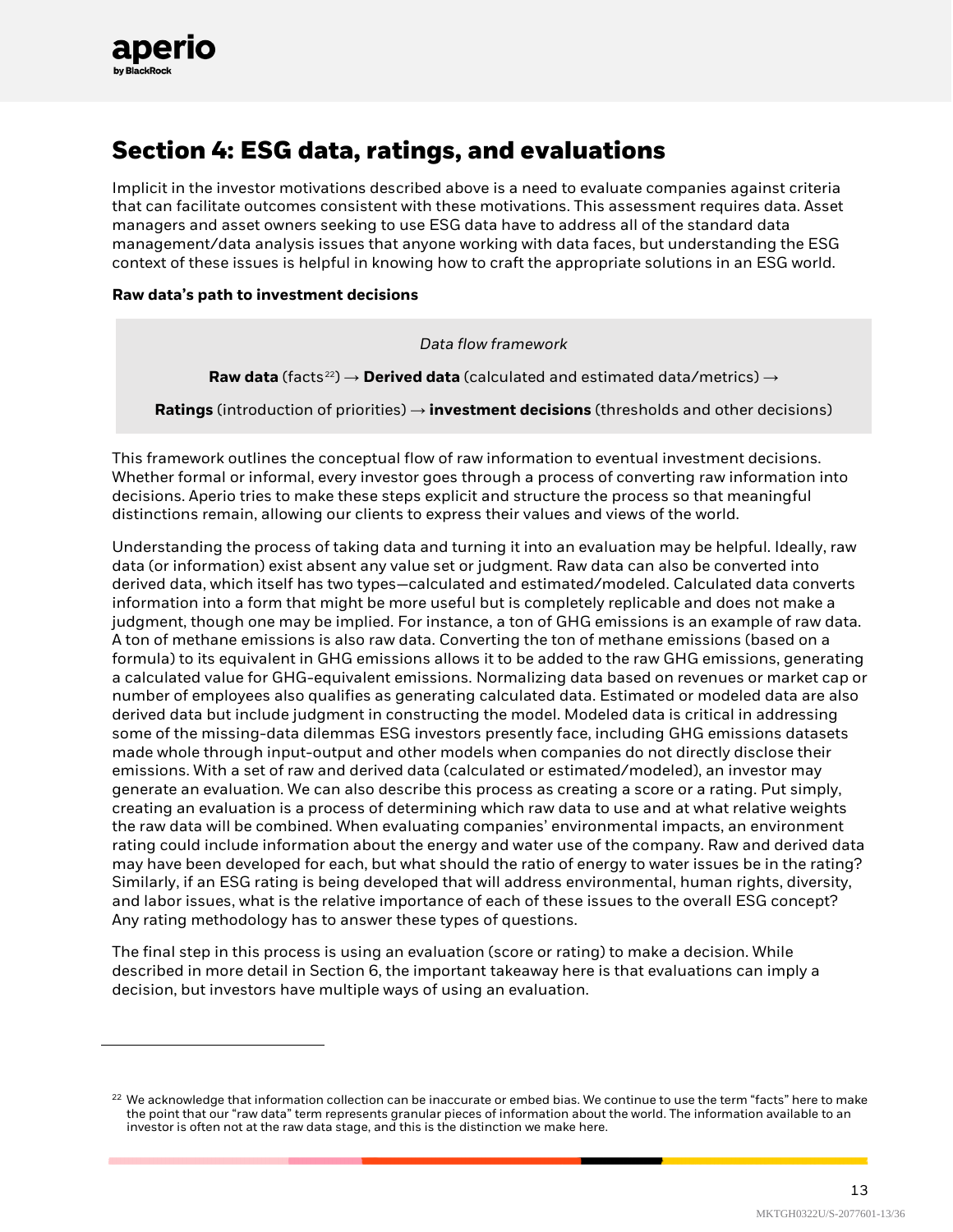

### **Aperio's approach: raw data**

At Aperio, when available, we use raw data, which allows us to customize our evaluations of companies to match the interests and beliefs of our clients. By definition, ratings embed a perspective or bias, and predetermined ratings (like those from MSCI, Sustainalytics, and Institutional Shareholder Services [ISS], [23](#page-13-0) for example) are therefore less useful to our clients.

#### **From where does ESG data come?**

ESG data exist in a complex ecosystem shaped by the definitions and issues discussed above. ESG data can come from two possible sources: internal company information and external observations of the company. Wherever an investor first encounters information about a company, the data originated from one of these sources. Being able to identify that source is helpful to appropriately interpreting the data.

#### *Internal*

As we've discussed above, investors rely on companies to disclose much of the ESG information they seek. Sometimes this disclosure is based on regulatory requirements (financials in US Securities and Exchange Commission filings, board information in a proxy statement, Toxic Release Inventory data to the US Environmental Protection Agency [EPA]), but often it requires voluntary release of information. While internal data offer the possibility of being most accurate, they present challenges as well: reliance on voluntary disclosure, the incentive of the company to present a rosy picture (not necessarily "full and complete" information), the difficulty of inconsistency of definitions among companies, the expense to the company in generating the information, and the large-cap bias that may result from expensive disclosure systems.

#### *External*

Here, we want to draw a distinction between ratings, which are generated by external organizations but may be largely based on internal data, and information that is generated from an external observation of the company. This kind of information could include fines or other regulatory action imposed by a government agency that then reports this information directly to the public, government contracts with companies, datasets that present consumer or employee opinions, or any other externally generated information. External data offer the possibility of well-defined metrics and better comparability across companies while potentially lacking in breadth of coverage since the creator may have been focused on an audience other than investors and therefore did not consider coverage of an investor universe when creating a new dataset. The US Occupational Safety and Health Administration (OSHA) did not have investors in mind when it created a database of OSHA violations. The regulations that govern finding companies in violation may or may not define subject companies in a manner that overlaps with an investment universe.

<span id="page-13-0"></span> $23$  These are a few of the companies that provide ESG research to the marketplace. ESG data vendors offer a range of services from raw data feeds to ESG ratings to investment indexes with an ESG focus to consulting services on ESG and other topics. Note that in addition to being an ESG data vendor, ISS also provides research on proxy voting issues and other proxy voting services.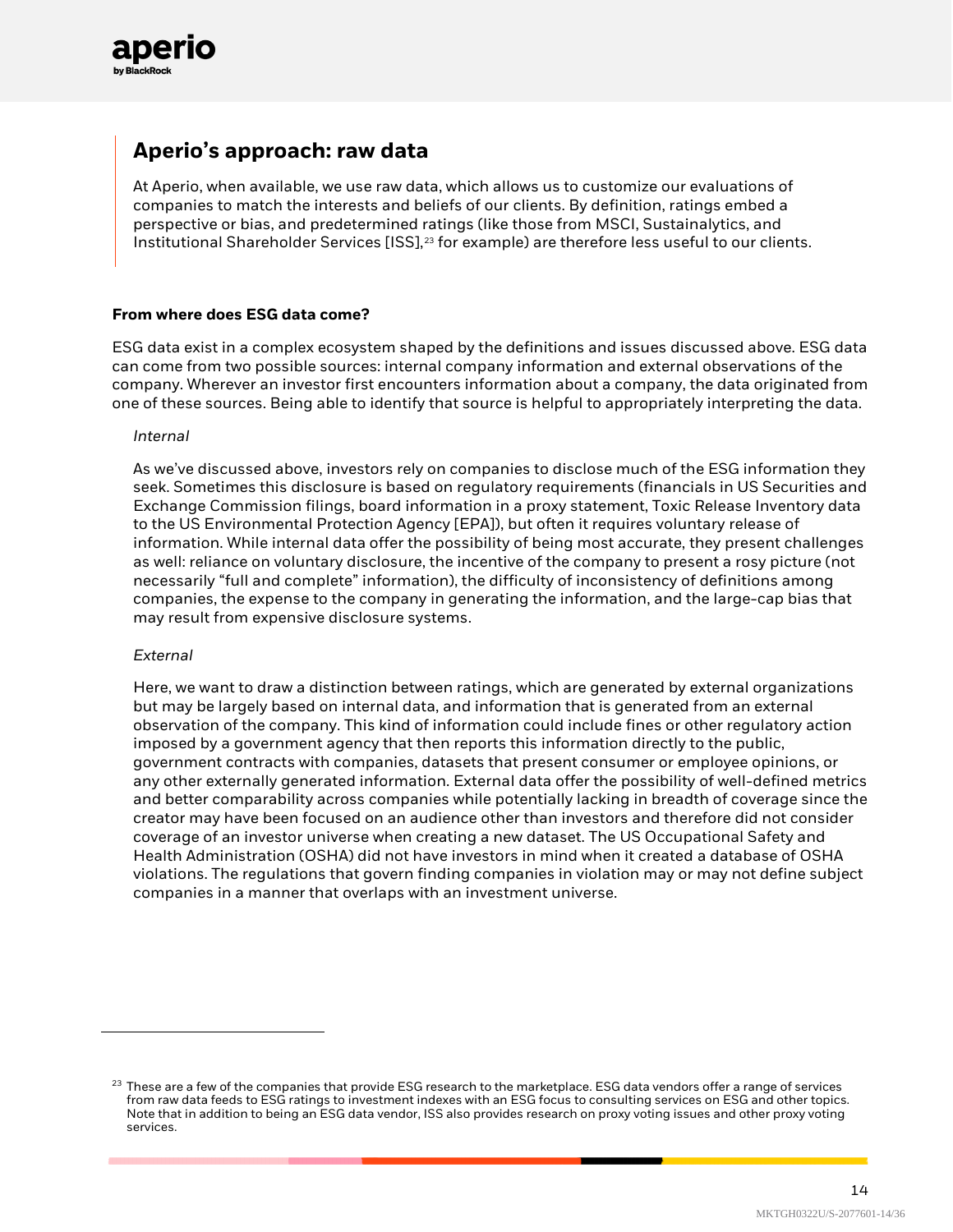

#### *Disclosure standards[24](#page-14-0)*

Since internally generated company data are such an important part of the ESG data ecosystem, a word about standard disclosure frameworks is appropriate. Frameworks like the Global Reporting Initiative (GRI); Sustainability Accounting Standards Board (SASB), which merged with the International Integrated Reporting Council (IIRC) to become the Value Reporting Foundation in June 2021; CDP (formerly, the Carbon Disclosure Project); and the Task Force on Climate-Related Financial Disclosures (TCFD) are the most well-known standards for voluntary disclosure, with more being developed, vetted, adopted, and discarded. While each framework approaches the question of establishing disclosure guidelines from a different starting point, each defines an easy-to-understand set of reporting principles and metrics as the basis for sustainability disclosure. In addition, these different frameworks are increasingly collaborating to avoid discrepancies in guidance to companies. The key takeaway is that these disclosure standards become the basis for the available data provided through company voluntary disclosure. Regulatory standards are also expanding, particularly in Europe with work like the Sustainable Finance Disclosure Regulation (SFDR).

While the original source of the information may be internal or external, there are a number of different ways in which the information is available to investors seeking to evaluate companies. These include: ESG data vendors, nongovernmental organizations' (NGOs') reports and websites, media stories, government databases (like EPA's Toxic Release Inventory and OSHA sources), and company websites and publications. In addition, the information can be presented as raw data, narrative story, ratings, or end financial product (e.g., an ESG index where the company made the index but investors don't have access to the rating). Again, each of these forms has potential utility but may not be able to answer all of the questions a specific investor poses.

#### **Types of data**

ESG data and evaluations can be conceived through multiple lenses or categories. We've already touched on the materiality versus salience aspects, but we describe a more granular set of lenses in more detail below.

#### *Risk*

The notion that an ESG issue can negatively impact a company fits squarely within the materiality umbrella. Concerns can include things such as physical risk (sea level rise), public policy risk (future climate regulation), supply chain risk (sourcing from conflict zones), reputational risk (see below), and others, each of which could then impact investors' assessments of the company and thereby its share price. Put simply, risk is an assessment of the environment within which a company operates. Each of the different types of risk can elicit a different model for response, which implies a potentially different set of data and evaluations.

#### *Products*

The positive side of product evaluations/categories can be viewed as opportunities such as industry shifts. For instance, electric vehicles are an emerging product category. Evaluating companies on their exposure to this "positive" product could be a factor in portfolio construction. A large number of ESG investors also think about products from a negative perspective (i.e., tobacco, nuclear power, fossil fuels, firearms, etc.). Negative screening of portfolios on the basis of products has been a mainstay of values-based investing throughout its modern era. In many ways, the argument against these products,

<span id="page-14-0"></span> $24$  Regulations regarding corporate disclosure (both what is required and what is prohibited) vary from country to country. While certain examples in this section may be drawn from a US context, the concepts and how the availability of company-disclosed data affect investors are more global in character.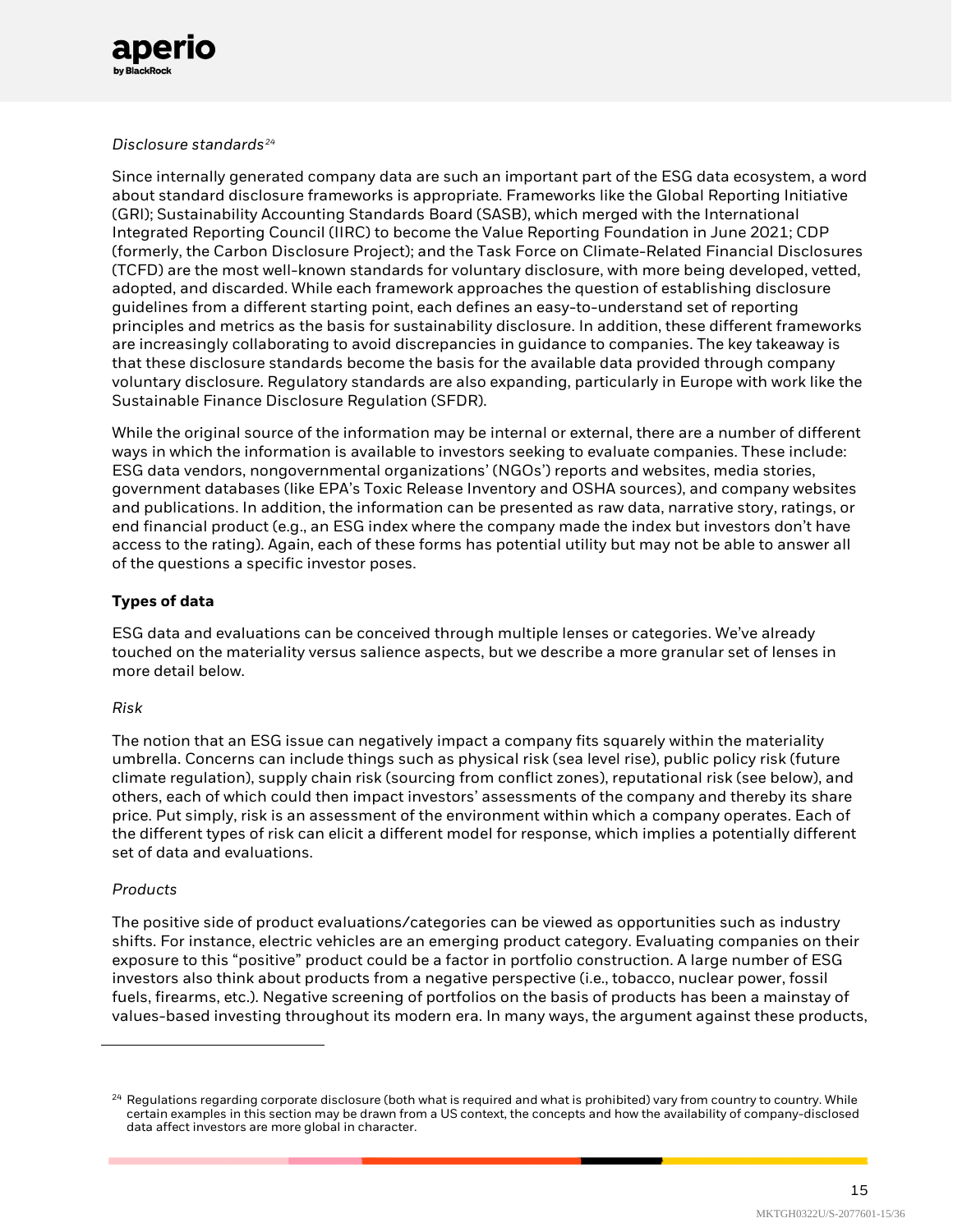

and therefore the companies that produce them, is equivalent to a "Scope 3" assessment (or at least the customer use side of a Scope 3 assessment). Just as Scope 3 GHG emissions measure the emissions generated through the use of a product, many products have other negative externalities tied to their use. Often, the use of the product is viewed as controversial—the future use of a firearm, or the health effects of a cigarette, or the nuclear waste from atomic energy. These types of evaluations are often implemented by measuring the percentage of revenue generated from a specific type of product or service. In some instances, a single company has explicitly good and bad products (i.e., oil companies with renewable energy products and services) and single products can be viewed as both good and bad (Tesla's electric vehicles as a product that helps society make progress on climate change but uses lithium with significant human rights and environmental challenges of its own). In these kinds of circumstances, the investor must ultimately decide which issue is more important—in essence, recognizing a trade-off and prioritizing one issue over the other.

#### *Reputation*

As mentioned above, reputation is most frequently considered as a subset of risk. We call it out here to acknowledge that it is also the most frequently available and well-developed kind of data based on sources other than company disclosures. Controversies can include oil spills, governance spying scandals, emissions cheating scandals, sexual harassment allegations, and many other headlines we have all seen regarding large and small companies. It is important to note that data labeled as controversies and events still amount to reputational risk evaluations.

#### *Policy/governance/management*

This metric evaluates the framework of a company and can be the most forward-looking aspect of evaluating that company. How is the company preparing itself for the future? These areas can be viewed as the response to risk. For example, does the company address child and forced labor in its supply chain code of conduct policy? Does it have auditing and enforcement mechanisms to implement the policy? Some ESG investors are critical of evaluations based on these lenses because they can come across as "check the box" exercises. Such information generally requires disclosure by the company.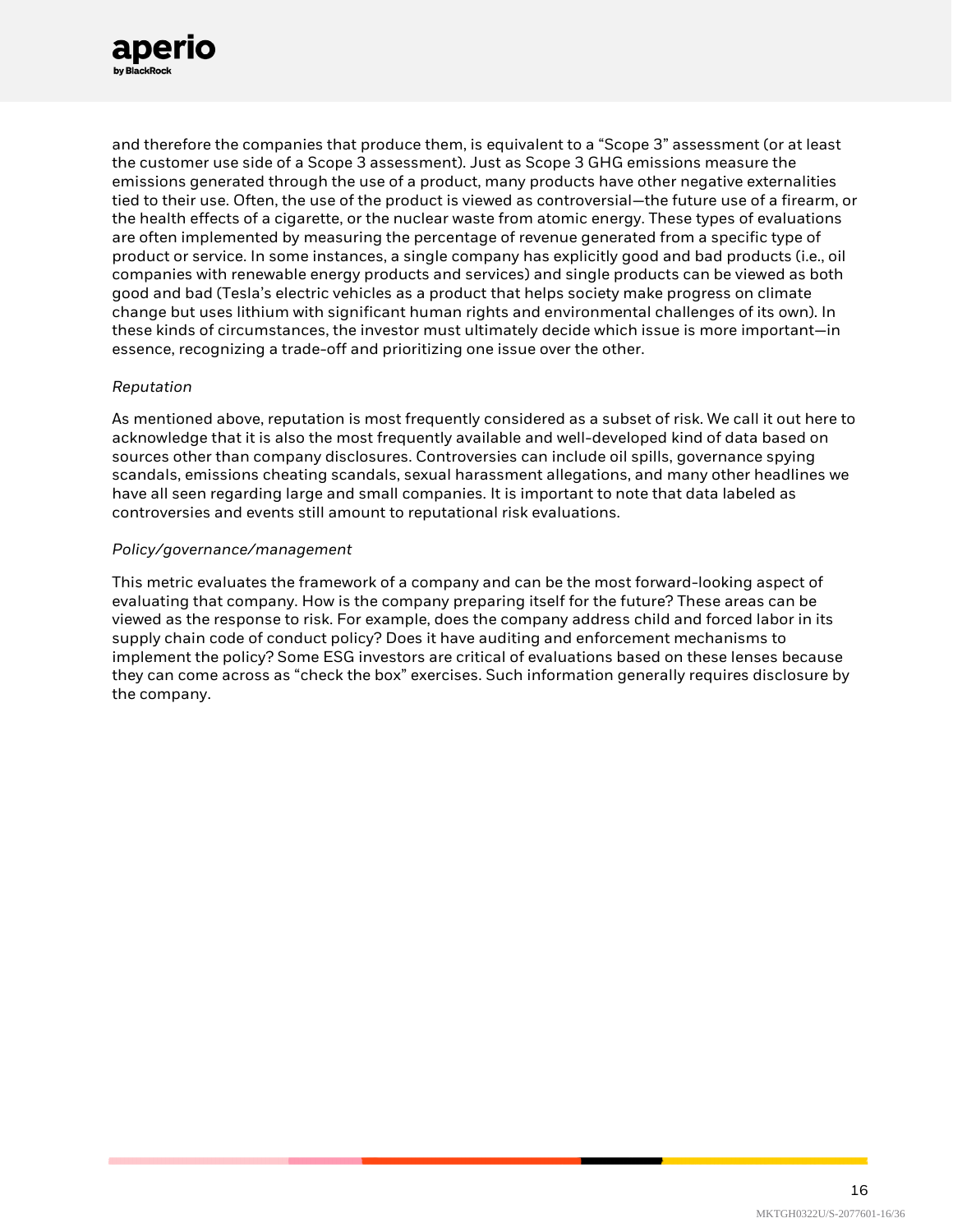

#### *Performance*

Metrics that measure what has occurred at the company are by definition backward looking and at the heart of what many ESG investors would like to evaluate; after all, it's what the company did. Examples include the number of women on the board and in senior leadership, tons of toxic emissions, and revenue generated by solar production. Such metrics generally require disclosure by the company even when the immediate source is a government database. To fill some of the gaps left after direct company disclosure, ESG data providers have developed estimation methodologies.

#### *Transparency*

Estimation models do not fill all of the gaps in company performance or policy/management data. In fact, for some data concepts, it is the rare exception that a company does disclose information. On this basis, evaluating transparency can be a specialized way of thinking about management/governance evaluations. For instance, in the US, diversity disclosure is voluntary and rare.<sup>[25](#page-16-0)</sup> Companies could be rated positively for publicly releasing the EEO-1 diversity metrics from the mandatory Employment Information Reports they file with the US Department of Labor even if their actual diversity numbers are not great.

Each of these different data types answers different sets of questions about the company. And each can be developed in relation to any ESG topic, creating a matrix of considerations. Each has advantages and disadvantages if conducted in isolation. A combination of these can create a more robust view of a company. But it's also important to think about them in relation to the motivation that investors have in asking their questions. While all of these approaches to evaluating companies are valid, some may be more appropriate to the reason the investor is asking ESG questions.

#### **Practical considerations**

There are also other considerations for an investor in determining that a particular source of data is appropriate. We list some of these here.

#### *Company coverage*

Particularly for systematic investors like Aperio, major holes in country, market capitalization, or other coverage can render a dataset much less useful. Whether a vendor is a broad-spectrum ESG research shop or specializes in a specific issue, Aperio prefers a broad universe of coverage. Active managers might be able to use small datasets that fit their investment theses, but the marketplace and indexed equity investors like Aperio rely on more complete coverage. Note that we have developed approaches that make use of limited datasets, but these are possible only in specific circumstances. For example, if the investor wants overweighted exposure to a list of companies (as with our Clean Technology Solutions offering) or when there is an utter lack of data on a topic (such as LGBTQ issues, where we use of Human Rights Campaign [HRC] data), we are able to use smaller datasets. There are limitations, however. For example, when using the HRC data, we cannot use certain indexes because the dataset does not cover the companies.

#### *Missing data*

Data may be missing for a number of different reasons, and accurate documentation detailing why a particular piece of information is missing can be helpful. Some reasons data may be missing include: it's not disclosed by the company; it's not considered "material" by the researcher (with potential added

<span id="page-16-0"></span> $25$  The international context for diversity data can be very different than in the US. For example, in France, there are prohibitions on collecting, much less disclosing, demographic data regarding employees.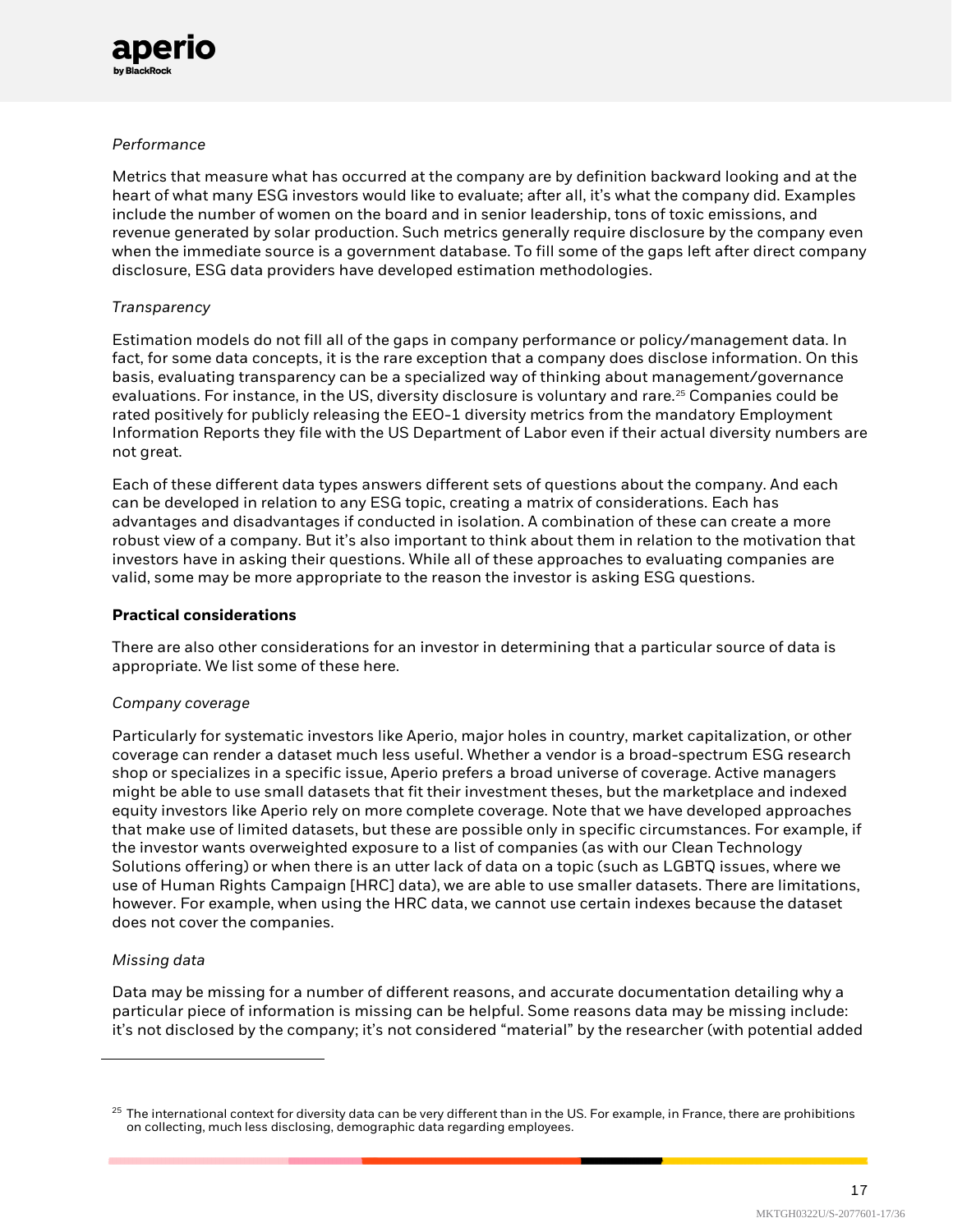nuance regarding why it's not material for a specific company); it's never available in a specific market; a recent corporate action (merger, IPO, etc.) means there hasn't been time for even an initial level of disclosure; the value is zero or null; or it is missing for some other reason. From a data use standpoint, the worst possibility is that a single coding for missing data may be used for more than one reason. Any rating of companies has to determine how it will address missing data in the evaluation. Vendor datasets need to incorporate appropriate methods for users like Aperio to understand what's missing and why.

ESG vendors have developed strategies to minimize or mitigate missing data, including developing estimation models to plug gaps when they exist. These approaches are most prevalent in GHG emissions datasets but have been used in other environmental issue areas as well. In addition, attempts to use natural language processing (NLP is the computer scanning of websites or other documentation to gather specific kinds of information based on the interpretation of plain text) to create more complete datasets are widespread. While the desire to have a dataset populated across all (or as many as possible) companies is important, it is equally important to assess the type of data and what it means or does not mean in evaluating a company. Controversies data may be more comprehensive across a universe of companies, at least within the defined NLP parameters of the research vendor, but they provide a different type of information than pounds of toxic emissions, percentage of the workforce who are women, or CEO to average employee pay ratios. Just because a dataset is comprehensive within a specifically defined evaluation does not mean that it answers all ESG questions, or even those relevant to a particular investor.

#### *Global datasets and research criteria*

Ideally, a dataset will contain a consistent set of factors across a global universe of companies. Unfortunately, global data are often incomplete (see above regarding missing data). In addition, investors in different markets have different concerns (think racial and ethnic diversity concerns in the United States), so limiting datasets to those issues that can be covered globally is a disservice to some investors. Because voluntarily disclosed information creates so much missing data, datasets that rely on mandatory disclosure, most frequently based on a regulatory requirement, can be very helpful in evaluating companies. Such a regulatory requirement, however, almost certainly means a lack of consistency across countries. As an example, US Environmental Protection Agency data has frequently been used as a source for data based on mandatory disclosure, but since it is not consistent with European or Asian equivalent data, it has been dropped from many datasets because it is not global. At Aperio, when we find datasets that are helpful, we use them even if they are not global in coverage. The best example is data regarding LGBTQ issues. There is barely any data from ESG vendors relevant to this issue for scoring and tilting, so we use the Corporate Equality Index from the Human Rights Campaign to represent these issues. The dataset is large-cap and US-biased, so it does not work for all benchmarks. For smaller US companies, the only available data flags whether LGBTQ issues are identified in a company's labor policy. For non-US companies, we have found no company-specific data so rely on information regarding the criminalization of LGBTQ persons by countries of domicile. This issue area demonstrates the complexity of piecing together data across a wide investment universe that provide the desired issue area representation.

#### *Data flow time lines*

An inherent issue of latency is built into most ESG investment systems. An example: A company has a relatively minor oil spill. While the event may make the news and could therefore feed into a daily controversies dataset, it likely wouldn't make it into an overall ESG assessment immediately. ESG researchers likely have a schedule on which they check government lists of spills, often annually, but maybe more frequently. Once the ESG data vendor has the information, it has to be processed, checked, and fed out to data clients. An asset manager like Aperio then has its own processes to integrate refreshed data into its systems and ESG evaluations. Once ESG evaluations have been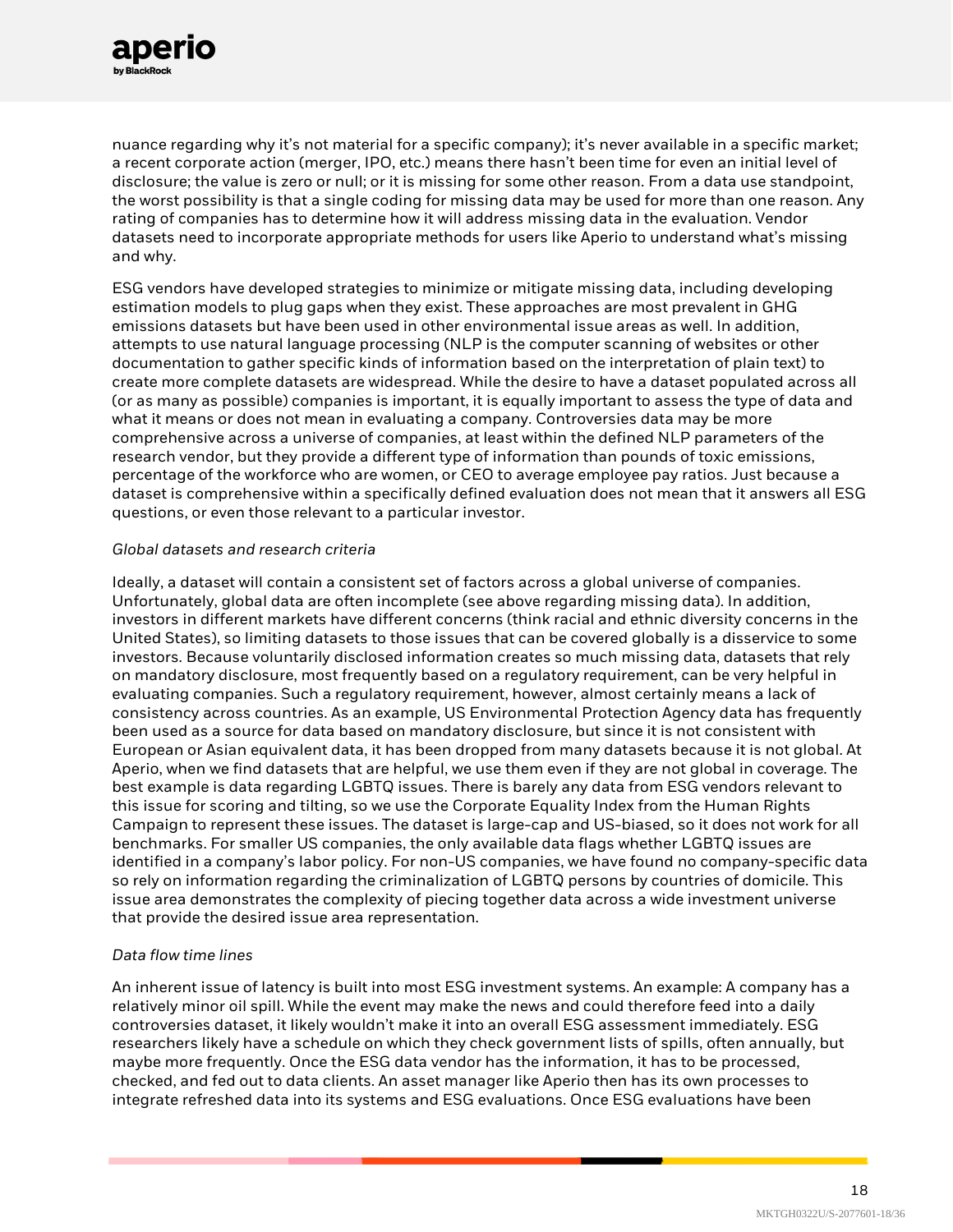

updated, they are available for portfolio updates. So, in this simple example, at any asset manager, there can be a substantial delay before the event has any impact in a portfolio.

#### **Values complexity: When data do not provide a complete answer**

While it may seem obvious, it's worth noting that many ESG questions or ideas cannot be answered with currently available ESG data. In some instances, companies haven't disclosed the information. In other instances, the nature of the question can't be supported by current ESG research methodologies. For example, if an investor is concerned with child labor, the question that investor asks might be, "Which companies use child labor?" No dataset can comprehensively facilitate the answer to this question. At best, there are accusations of child labor use that are relevant to supply chain assessments or references in a company's own disclosures and policies related to human rights issues and child labor policies. Because the data can't answer every question as it is asked, investors (and their asset managers) need to think creatively about how issues interrelate. What's the best available data that can address the questions asked? What's a proxy for the issue identified? (For instance, concerns around economic inequality can sometimes be addressed by using CEO pay data or looking at predatory lending issues.)

The decision of how to best reflect a particular issue in/with a portfolio given this complexity may also rely on the investor's motivation, as described earlier. The lack of data (directly relevant or as a proxy) regarding an issue or concern could prompt an exclusion of companies about which an assessment is not possible. Alternatively, an investor could seek broader disclosure of information or changes of policies and practices by a company through engagement and proxy voting. Investors could also conclude that certain concerns do not lend themselves to solutions through investment in public equities. We've previously pointed to poverty and education as examples of such issues.

There is one overriding concept that is appropriate to conclude this section on ESG data and ratings investors need an honest assessment of the quality and appropriateness of using any particular ESG data. We have outlined above a number of the considerations that should be part of such an assessment.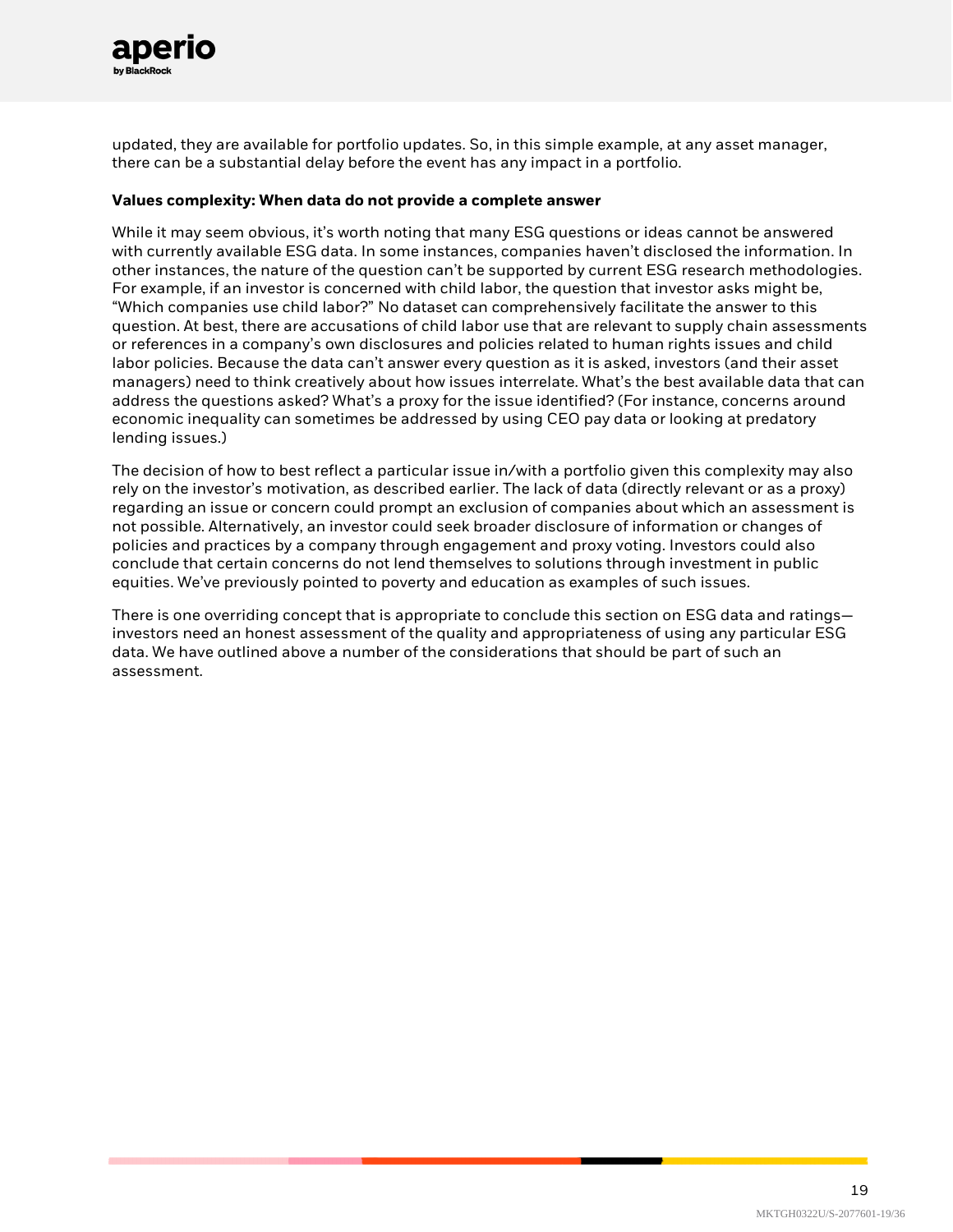

### **Aperio's approach: Investor-centric portfolio construction**

The core of Aperio's ESG philosophy is acknowledging different investors' values and the complexity of finding ESG data to reflect those values and appropriately pair them with portfolio construction techniques to meet the investors' objectives and values expectations. By being direct with a client about what we can do AND what we cannot do and why, we demonstrate to investors that we have heard and understood their values and portfolio goals and are not trying to push a solution that does not align with their objectives. Aperio is committed to transparency on these issues. We are very aware of the flaws in the data and the frequent overstatement by ESG practitioners regarding ESG data and the impact of ESG investing. We strive to not fall into these traps.

#### **Translating values to ESG themes, issues, and data**

With investor's ESG objectives in hand, Aperio then translates (or maps) those objectives into specific criteria based on ESG data. In many cases, Aperio can use a series of preconstructed components (building blocks) combined in a unique way to meet an investor's needs. Sometimes, new components are needed. Other times, no data exist that directly address the investor's framing of values/mission. In these cases, we can look for proxies. Earlier, we highlighted that education is a difficult issue to address in a public equities portfolio. For some investors, the representation of their educational values might be manifested as training and diversity issues. For other investors, these options miss the point. In each case, an understanding of the ESG research and data ecosystem may be helpful to pair with the careful documentation of the investor's concerns and motivations.

#### *The data ecosystem*

The wide range of values/missions investors bring to Aperio to reflect in portfolios necessitates both breadth and depth in ESG data. In addition, no ESG data vendor has a monopoly on "good" ESG data. For this reason, Aperio sources data from a number of vendors, including: MSCI ESG Research, Bloomberg, ISS, GeoPhy, and MV Index Solutions. Aperio also uses data from other organizations such as the American Friends Service Committee and the Human Rights Campaign.

Aperio works with raw data, where available, rather than preconstructed ESG Scores or ratings from ESG data providers. This choice allows for a high degree of flexibility in deciding which specific data series to incorporate, and at what relative weights, to create ESG Scoring Components. As noted earlier, our focus is on client values rather than materiality (the financial importance of ESG issues), in contrast to many preconstructed ESG Scores and ratings.<sup>[26](#page-19-0)</sup> Aperio uses Scoring Components as the basis for building our standard strategies (found on the SRI/ESG Menu) and for conversations with larger clients to create bespoke Scoring Profiles. ESG data come in a variety of forms that are frequently not comparable or easily combined. Since Aperio's goal is to create company assessments across a number of ESG topics that can then be the basis for portfolio construction, we must standardize ESG data. Whether quantitative performance data such as carbon emissions or the number of women on a company's board, or qualitative data such as human rights supply chain controversies, different ESG data distributions need to be addressed. These efforts create ratings on a common scale that can be used to tilt a portfolio toward a better market-cap-weighted ESG Score (the metaphorical "average" company) as defined by the investor's values/mission.

<span id="page-19-0"></span> $^{26}$  Here again we note that BlackRock sustainable investing focuses on the materiality of ESG issues in investment decisionmaking.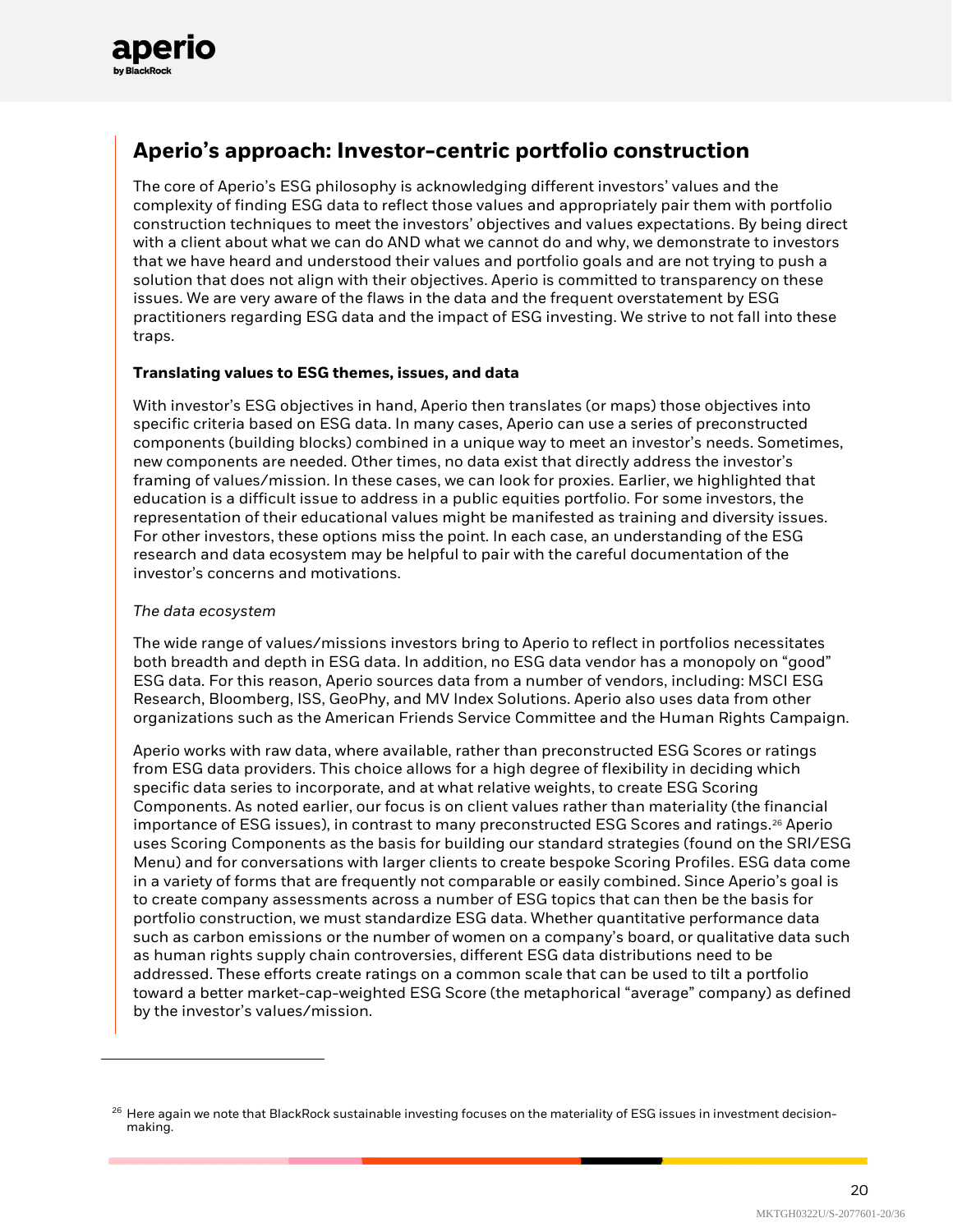

#### *The role and effect of corporate disclosure on the ESG data ecosystem*

One of the main challenges in creating values-aligned portfolios is the lack of publicly available data and, related, inconsistencies in the available data. We, like all ESG asset managers, rely heavily on voluntary disclosure by companies. In some cases, voluntary disclosure for companies should be easy and inexpensive (disclosing EEO-1 diversity metrics from Employment Information Reports a company has already submitted to the US Department of Labor being an example), while in other cases, that may be difficult (nearly impossible?) and expensive (definitively identifying child labor in a supply chain, for instance). For issues where it may be expensive for companies to collect and disclose information, there may be a large-company bias in what is disclosed. For example, larger companies may have the resources to do so while smaller companies may not. $27$ 

This reliance on voluntary disclosure may leave the possibility for gaps in the data. A careful review of why data are missing for a specific Data Element at a specific company is necessary. Aperio considers the following scenarios regarding why data may be missing and how to treat the gap in its scoring systems. First, companies may fail to disclose information sought by the research vendor. In these instances, Aperio assigns a "low" score for the missing data to penalize the company for its opacity. Second, the vendor may have determined that the data concept is not relevant to the specific company and decided to not look for the information. If Aperio agrees that the data were likely not relevant to the company, we assign a "high" score for the missing data so that the company is not penalized for the lack of research effort. However, if Aperio believes the data concept may be relevant, we assign an "average score" based on the research universe regarding the missing data.<sup>[28](#page-20-1)</sup> In these instances, Aperio does not want to inappropriately assign a "high" score when we do not have the data or to penalize the company for the failure of the vendor to look for the data.

#### *Refreshing ESG data*

Aperio refreshes its ESG data and evaluations on an annual basis. Since much of the data used are made available by companies annually through Form 10-K filings as well as sustainability and corporate responsibility reports, more frequent updates are not particularly useful for an individual company evaluation. The annual refresh also provides an opportunity to tweak scoring approaches for issue area Scoring Components and for standard Aperio strategies. For instance, in a recent refresh, Aperio broadened the diversity theme within the Aperio SRI Strategy to take advantage of additional data on the racial and ethnic makeup of boards of directors. The data refresh also includes a portfolio feasibility assessment. These assessments generate portfolios against a list of standard benchmarks to determine the feasibility of using the scoring data at specific tilt levels with each benchmark. This process is used to set the standard tilt levels for various strategies, including Aperio SRI.

<span id="page-20-0"></span> $27$  Many social and environmental resolutions ask for greater disclosure by the target company. For a values-agnostic asset manager like Aperio, or an equally agnostic ESG research vendor for whom corporate disclosure is the lifeblood of the research process, disclosure may be an issue on which advocacy is warranted. For more on this perspective, see "Relying on Corporate [Transparency: Q&A with Aperio's Mark Bateman."](https://www.aperiogroup.com/blogs/relying-on-corporate-transparency-qanda-with-aperios-mark-bateman)

It may also be worth noting that different investors may have different feelings about what level of expense companies should be willing/able to bear in providing ESG information. As a general rule, investors more focused on financial materiality of ESG issues may have a lower bar for declaring an ask for disclosure as too expensive. A values-based ESG investor may expect more disclosure across the board regardless of expense. As is probably obvious, companies fall into the former category and will generally be quick to cry, "Too expensive!"

<span id="page-20-1"></span> $^{28}$  As an example of an issue area where Aperio assigns an "average score" based on our belief that the issue is relevant, within the Water Management Scoring Component, we assess multiple fields within the vendor's data to determine that for some water issues, the vendor has collected data or found water to be a relevant issue, but for the Data Element we use in our system, the data are missing. In these cases, where we have reason to believe the issue area is relevant, we assign an average score.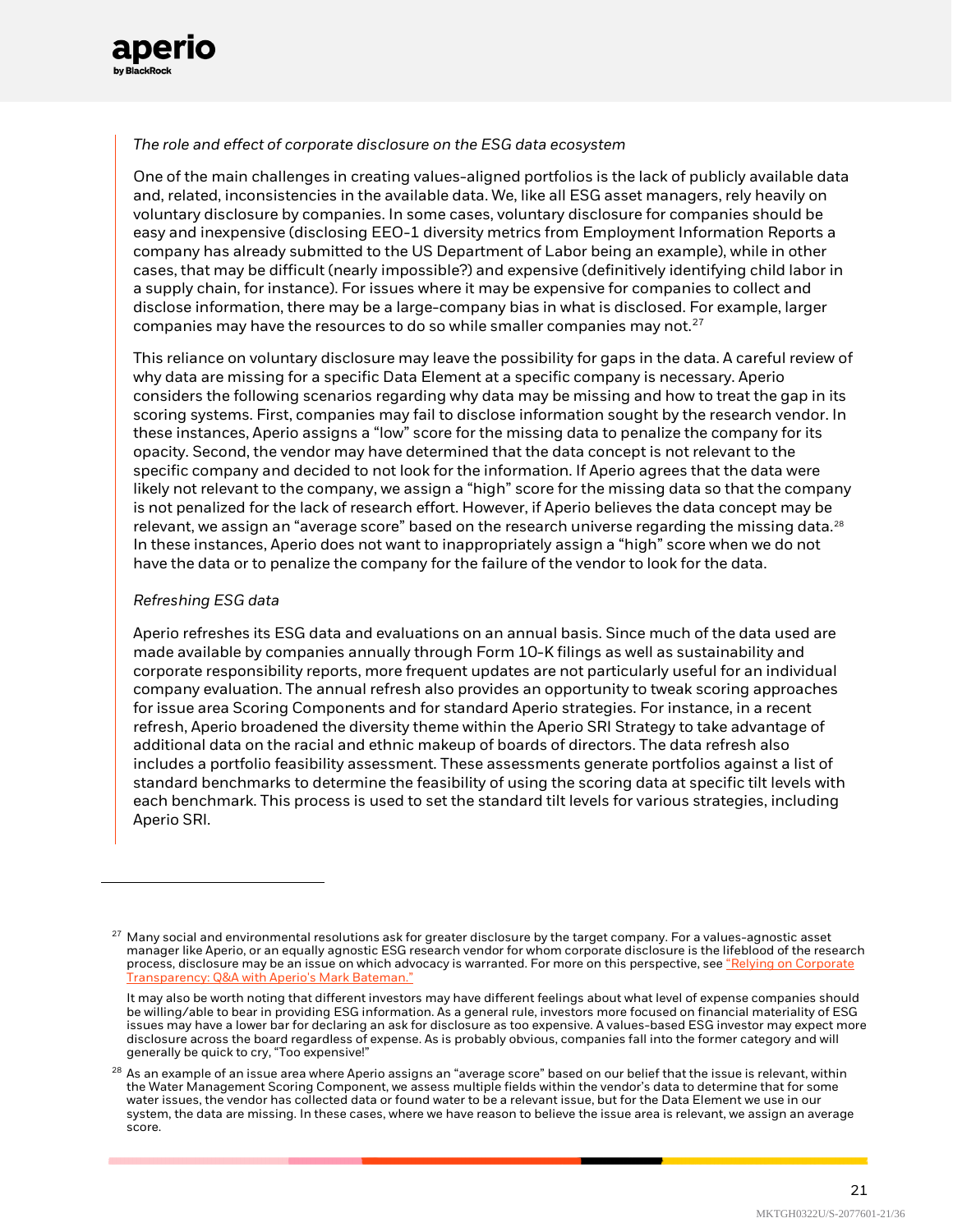

# **Section 5: Company impact**

We consider two primary baskets of impact: first, the manner in which a given company exacerbates, mitigates, or solves environmental and societal problems; second, the impact to which the investment portfolio exacerbates, mitigates, or solves environmental and societal problems. This section addresses company impact and begins to look at how companies are evaluated.

When approaching ESG issues from a salience perspective, the premise is that companies have an impact on the world. "Impact" is a values-neutral term—though, interestingly, most people probably initially react negatively to the statement that "companies have an impact on the world," while the term "impact investor" usually has a positive connotation. The fact is that impact can be positive or negative and that, simply by being, companies have an impact on the world. The challenge of ESG investing for the investor is to evaluate companies' impacts in relation to the issues that matter to the investor and make decisions based on those evaluations.

It is one thing to conceptualize impact; it is another thing to measure impact. Measuring impact implies a two-part process:

- 1. Identifying and measuring the output of the company (dollars spent on lobbying, GHG emissions, minorities hired, solar panels sold, etc.)
- 2. How that output exacerbates, mitigates, or solves environmental or societal challenges (new regulations killed by lobbying, total global GHG emissions increased year over year, income inequality among races decreased, percent of electricity in the US produced by solar increased).

The difficulty of determining how the output interacts with environmental and societal challenges is in identifying the context of the company's action. In the parenthetical examples above, investors may have access to information about the dollars spent on lobbying but may not know what lobbying was done. Or even if they know what lobbying was done, were others also lobbying on that issue? For what percentage of the total lobbying effort on a particular topic was a company responsible?

When contextualizing GHG emissions, we know more of the global context. Researchers have (estimates of) total global emissions and (estimates of) the level of total reduction that needs to take place. With this information, investors can theoretically measure the total contribution (as a percentage) a given company is making to total global emissions.

This two-part calculation of impact, however, does not address questions around the appropriateness of that level of impact given the activity and the level of effort required by the company to achieve the impact. It may, therefore, be helpful to think about absolute, normalized, and trend line assessments. Absolute measures represent the total output (on a given concept) of a company. As an example, when thinking about a company with GHG emissions, we can measure the absolute level of those emissions, and since it does not matter where in the world those emissions take place, we know that a ton of GHG emissions from one company has the same impact on the planet as a ton of emissions from another company.

Normalized measures provide some aspect of context, but the context depends on the normalization factor. If GHG emissions are normalized by revenue, the result provides a metric of efficiency within the company; if GHG emissions are normalized by market capitalization, the outcome is an adjustment based on allocated capital—an investor-focused adjustment for size; if emissions are normalized by total global emissions, that factor provides a measure of global responsibility. None of these metrics are wrong, but they each provide a different sense of a company's performance and therefore of different assessments of impact.

Trend line measures (of either absolute or normalized metrics) provide a sense of momentum and direction, which can be helpful in assessing company performance. An investor might want to evaluate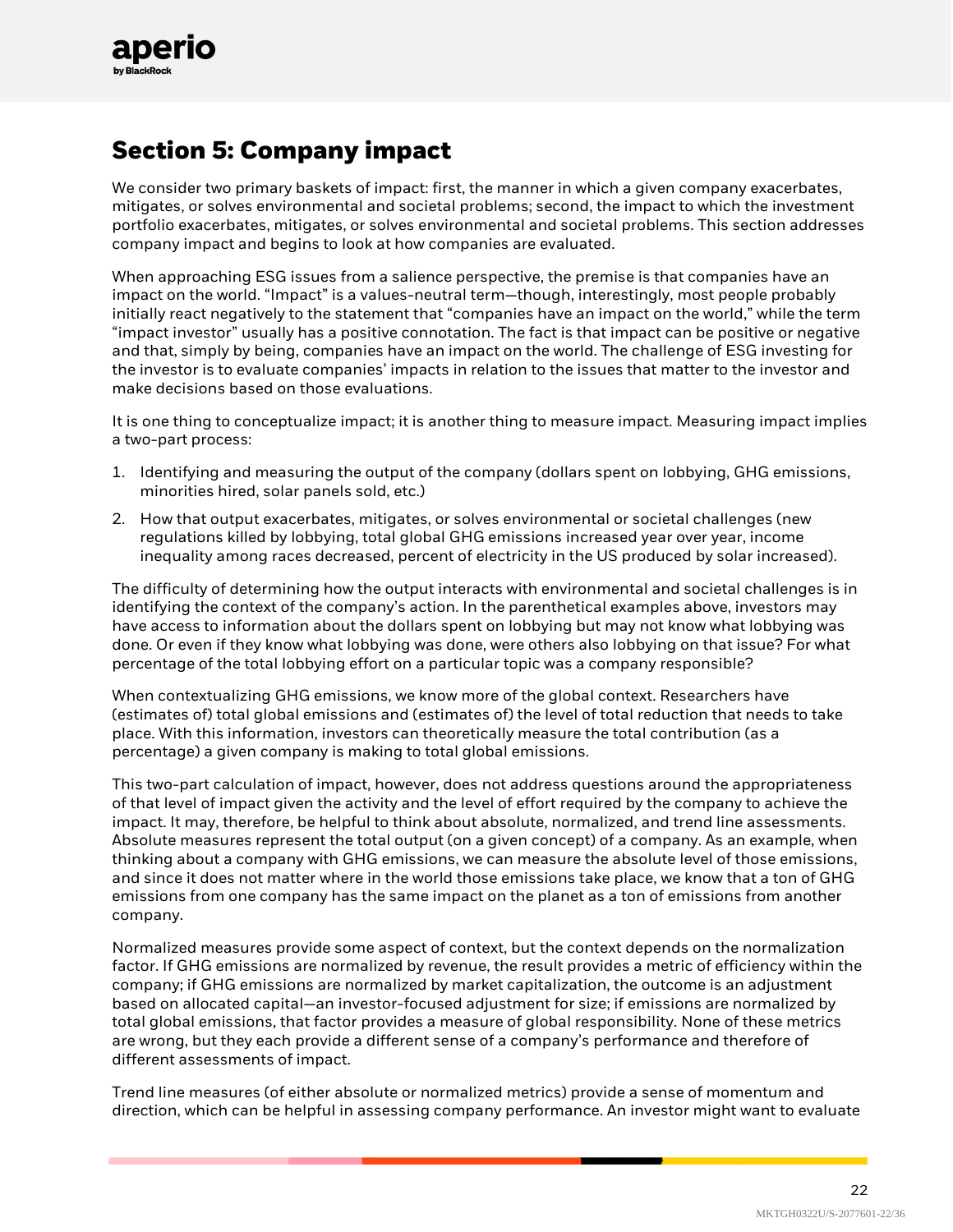

a company generating significantly more GHG per dollar of revenue this year than its average over the past five years differently than a second company on a downward trend over that time frame. Time frames themselves can be important concepts to consider. Some issues have immediate consequences—large oil spills, as an example. Others may be more cumulative in nature. An increased rate of hiring and promoting women may not result in a significant improvement now, but over time, if maintained, it can become a significant improvement in diversity performance.

Remember that impact is not synonymous with ESG performance. (Since the investment industry uses the term "performance" to refer to financial performance, we will use the term "ESG performance" to avoid confusion.) ESG performance is an important precursor to any assessment of impact but represents only the first component we described above—measuring output. As we have seen, some aspects of normalization can lead to the second step in assessing impact—assessing the manner in which the company exacerbates, mitigates, or solves societal problems. Many approaches to normalization are insular, providing a basis for better comparison between two companies while still failing to provide a basis for comparison to the larger world.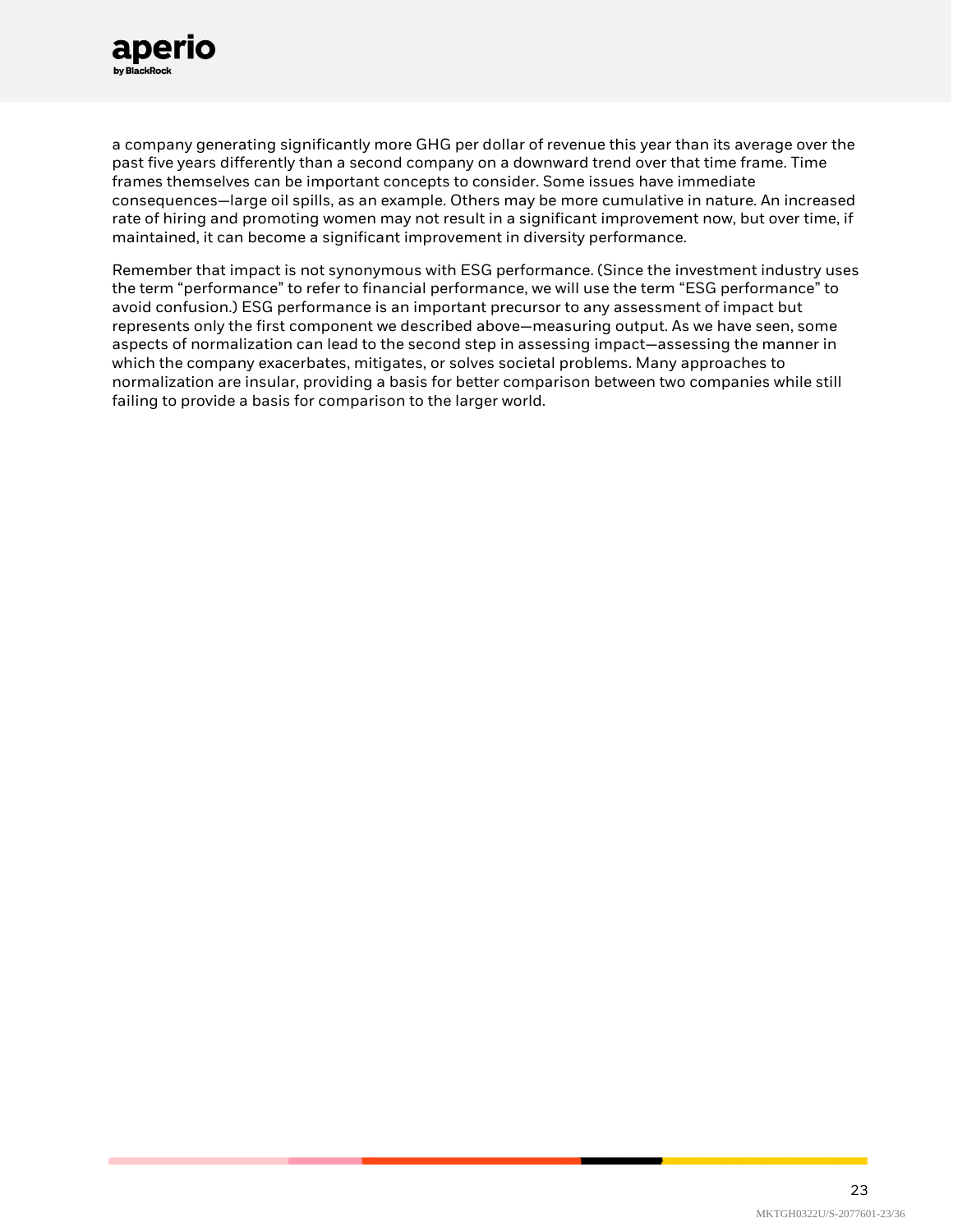# **Section 6: Investor decision-making/portfolio construction**

Investment decisions require judgment, which in the case of ESG investing means expressing beliefs about specific ESG issues and making a decision about which companies are acceptable in a portfolio and how to construct a portfolio that most closely aligns with those values.

When starting the process of evaluating companies, it's important to remember that no company is perfect. While this seems an obvious point, when establishing criteria to express their values, investors often need a reminder that a given company may be good at some things while being bad at others. This dynamic creates a dilemma for investors—which issues matter most in evaluating companies and which issues/evaluations will drive decision-making? These questions can be resolved in the design of a rating or in the application of multiple ratings (and in the specific investment tool deployed) to arrive at a decision. As we have highlighted before, these decisions take the form of recognizing and making trade-offs.

#### **All ESG investment products won't match all investors' values**

The bridge between ESG data and investment decisions is often an ESG rating. The construction of a rating also requires judgment and embeds beliefs. For an investor using a rating, the decision has to be whether the values/judgments reflected by the rating are a reasonable representation of the values/beliefs intended by the investor. Those constructing ratings may need to wrestle with issues such as the role of nuclear power generation. Is it to be avoided because of concerns around nuclear waste storage? Or is it a critical piece of base power generation for a low-carbon energy future? Or, if companies with the best diversity are in industries that some investors cannot stomach, how should the rating be constructed? If the environmental engagement goals of an investor cannot be pursued without investing in companies that fail to protect LGBTQ rights, how should ratings and motives be interpreted in building a portfolio and engagement strategy? These inconsistencies have to be resolved either with the rating or in the decision-making/implementation process where the ratings are applied. Determining which of these conflicting issues/strategies to pursue at a given time is not an indication that the ultimately secondary issue is not important, only that the investor believes the first issue requires priority attention. Aperio's approach to customizing ratings to reflect values is ultimately to realize that different values and different investors answer these questions differently.

The portfolio construction process offers a number of unique opportunities to add nuance to the interpretation of ESG data (or ratings). Since ESG data can be used to draw bright lines or define a continuum, they can also be used to define explicit inclusions/exclusions or overweights/ underweights. Whether an investment manager has an active or passive orientation, virtually all investment management decision-making is a version of whether to buy (or not) a particular security, and if to buy, at what percentage of the portfolio. Values regarding ESG issues can be expressed through decision-making processes and may depend on the motivation of the investor. Inherently, investors have some expectation about the financial performance of the investment (maintenance of principal, earnings, etc.) It is possible, perhaps even likely, that investment objectives may occasionally (though not always) come into conflict with ESG values. In these instances, it is in the process of portfolio construction where the financial objectives and ESG values must coexist.

#### **An investors' values may sometimes conflict**

While in the preceding discussion we've presented ESG as a single values statement, it is possible that during the portfolio construction process it will become obvious that ESG issues may come into conflict with each other. For instance, investors might be concerned with animal welfare issues and prefer to not invest in any companies that perform tests on animals and be pro-choice and want to overweight companies that provide abortifacients to the market. Both of these views may be firmly held, but they come into conflict in constructing portfolios since pharmaceutical companies that manufacture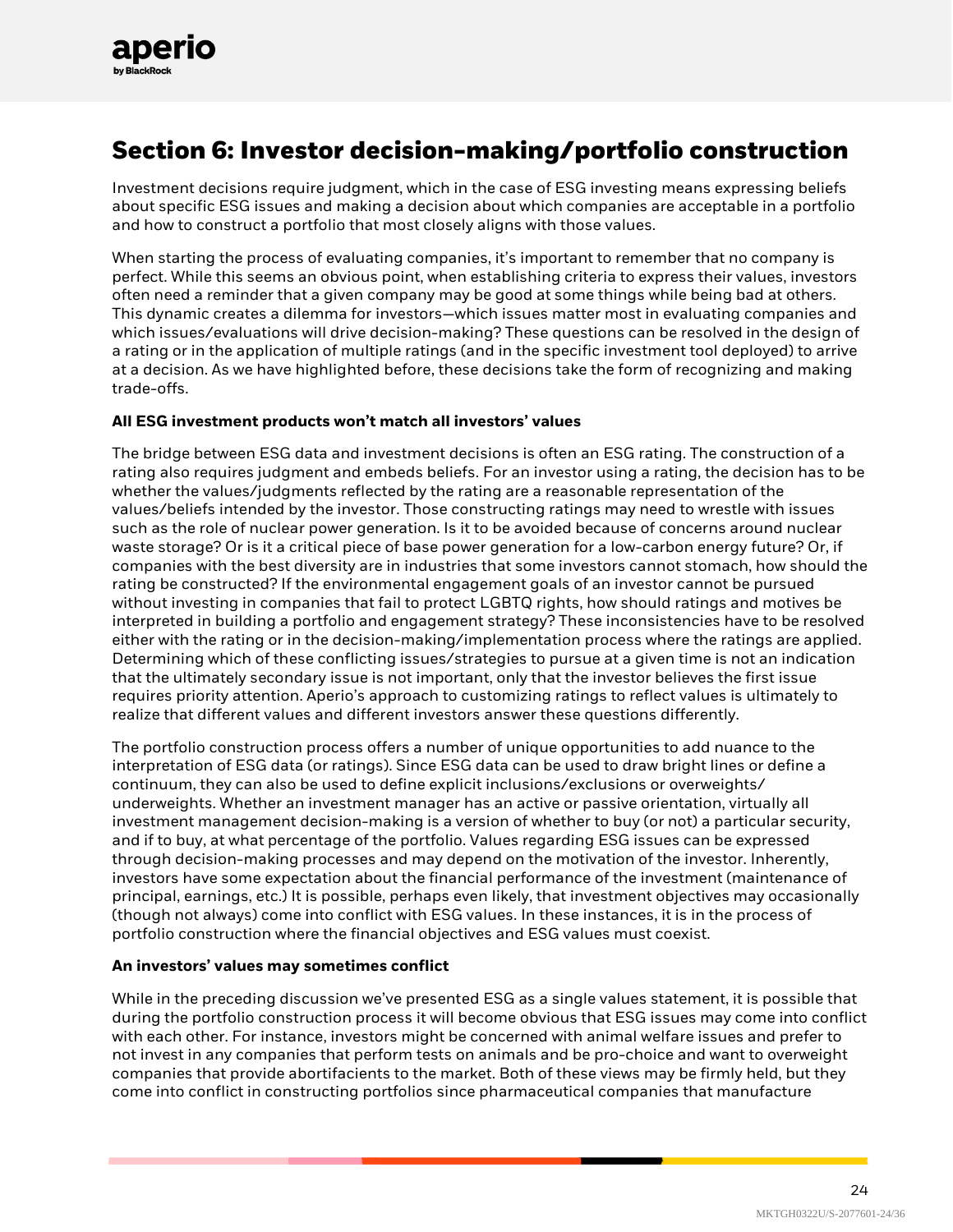

abortifacients also conduct tests on animals. In such an instance, the investor would need to choose which issue is most important to reflect through their investments.

Reflecting the values of the investor does not stop with portfolio construction, however, and the approach that an investor wishes to take post-construction can influence portfolio construction decisions. Investors who wish to use active ownership tools of proxy voting and filing shareholder resolutions to improve companies' performance related to certain ESG issues may need to make sure they are not excluding companies based on those performance issues. For example, seeking to encourage companies to adopt minimum diversity policies for their boards of directors could be significantly hampered by excluding companies with no women on the board of directors from the portfolio.

Investors may also be interested in tools that will mitigate any damage from the portfolio once it is constructed. An investor concerned with climate change may be interested in purchasing carbon offsets or emissions permits to account for the carbon emissions represented by their portfolio. Similarly, Islamic investors will "purify" their portfolios by contributing to charity the portion of their profits associated with forbidden businesses that were below an exclusionary threshold.

We also know that investor views may evolve over time. The level of emphasis on racial justice issues for some investors in 2021 was much higher than it was in 2019. This evolution is natural and part of the ongoing process of managing a values-based investing process.

### **Aperio's approach: Crafting optimized values-based portfolios**

#### **Portfolio implementation via optimization**

Aperio personalizes ESG client portfolios using two sets of ESG portfolio construction tools: exclusions and tilts. A third set of tools—active ownership—includes SRI proxy voting and shareholder advocacy. When appropriate for an investor, these customizations can also be combined with factor tilts and tax-efficient management.

Aperio's approach is to construct a well-diversified public equities portfolio that is more thoughtfully aligned to the investor's values than a portfolio that doesn't consider these issues. Aperio uses an optimizer and a multi-factor risk model in this systematic portfolio construction process.<sup>[29](#page-24-0)</sup> Investor values/mission alignment is typically achieved using a combination of company exclusions and tilts (security under- or overweights relative to the benchmark weights) to achieve a higher portfolio-level market-cap-weighted ESG Score than that of the benchmark index.

For example, the Aperio SRI Strategy, which incorporates environmental, human rights, labor/workplace, diversity, and corporate governance considerations, has a target ESG Score

<span id="page-24-0"></span><sup>&</sup>lt;sup>29</sup> Aperio uses the MSCI Barra risk models to manage active risk in the implementation of investment strategies. The Barra risk models and portfolio optimization system are used to determine the optimal security weights of the portfolio in order to minimize the forecast tracking error after taxes and transaction costs while maintaining any client customizations. Reliance on models in the optimization and equity risk analysis presents "model risk," which is defined as the potential for adverse consequences from decisions based on incorrect or misused model outputs and reports. Model risk can lead to financial loss. The mathematical calculation and quantification exercise underlying any model generally involves application of theory, choice of sample design and numerical routines, selection of inputs and estimation, and implementation in information systems. Errors can occur at any point from design through implementation. The quality of model outputs depends on the quality of input data and assumptions, and errors in inputs or incorrect assumptions will lead to inaccurate outputs. Even a fundamentally sound model producing accurate outputs consistent with the design objective of the model may exhibit high model risk if it is misapplied or misused. Models by their nature are simplifications of reality, and real-world events may prove those simplifications inappropriate.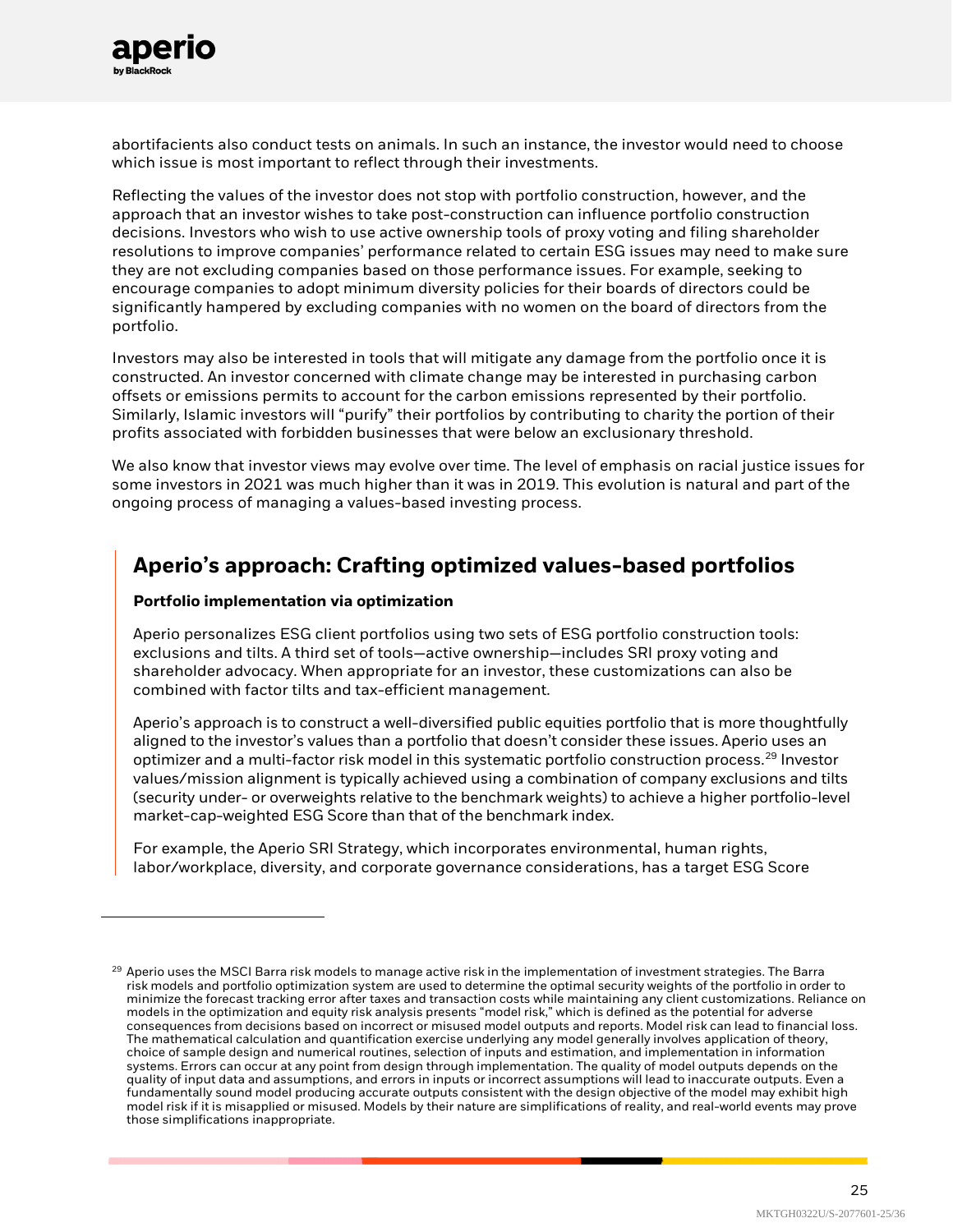

improvement of 20% relative to the benchmark index. [30](#page-25-0) The Low-Carbon Footprint tilt, on the other hand, targets an 80% reduction in carbon emissions and emissions intensity (emissions scaled by company revenues). The result of this process is a better directional alignment of the portfolio with the ESG issues that an investor who chooses these options cares about. Overall, an investor will have more exposure to companies with better scores $31$  and less exposure to companies with worse scores. It is worth noting that unlike exclusions selected by the investor, tilting is about shifting the weighted average and does not draw a bright line that excludes companies from a portfolio. For this reason, the optimizer may include low ESG scoring companies in the portfolio when they help reduce overall portfolio risk or contribute positively to the other portfolio considerations, such as mitigating taxes. For example, clients are often surprised to see ExxonMobil in a portfolio for which environmental issues are important. While Exxon may be rated worse than companies in cleaner industries (i.e., Information Technology or Financials), compared to other energy companies, Exxon often rates well. In the context of a well-diversified portfolio seeking comparable investment risk characteristics to those of the benchmark index while tilting toward "better" environmental companies, Exxon may be included in the portfolio. Because industry diversification is part of the risk model, Exxon, based on size and its relative environmental profile within the Energy sector, can be a good choice for the twin goals of environmental tilt and a benchmark-like risk profile. In many respects, the risk-minimizing process that Aperio uses leans the portfolio construction process toward a best-in-class approach because of its preference to represent every industry. This outcome is not absolute, but the process does lean this direction. This means that absent an explicit exclusion, some seemingly surprising companies may make it into a portfolio.

Aperio's approach to ESG investing is best suited for investors seeking some combination of the following: customized ESG criteria (exclusions or tilts), tight tracking error to the benchmark index, efficient tax management, an SMA's flexibility to be involved in sponsoring shareholder resolutions, and engaged thought partners as the field of ESG investing evolves. Aperio is not the right choice if the investor is looking for combinations of active, high-concentration, high-impact, materiality-grounded stock picking. There is a place for these approaches to asset management; it's just not Aperio's approach.

#### **Trade-offs** *(across ESG criteria, risk, and taxes[32](#page-25-2))*

There exist trade-offs along four dimensions in Aperio's personalized portfolios: values, factors, taxes, and risk. We'll focus on the values trade-off. Typically, the higher the values intensity of a portfolio (the more exclusions, the more different ESG tilts, and the higher the expected improvement in these tilts relative to the benchmark), the higher also the portfolio risk as measured by tracking error. (For the visual learner, this is represented by the Social Efficient Frontier concept, depicted and described below.) There may also exist trade-offs between the tax implications within the portfolio and particular values criteria. The simplest example of this trade-

<span id="page-25-0"></span> $^{30}$  Each of Aperio's standard strategies is refreshed annually with updated ESG data. As part of this process, Aperio conducts a feasibility analysis to assess the forecast tracking error for the strategy. Realizing that client circumstances, including legacy holdings for taxable clients, and different combinations of additional tilts and exclusions combined with standard strategies will interact with the optimization process differently, we identify a level of tilt that we believe will be acceptable in these disparate circumstances. In most instances, we try to keep the stand-alone strategy forecast tracking error below 1%. Since this analysis is done at a point in time to set the standard tilt level, the forecast tracking error will vary throughout the year until the next feasibility analysis.

<span id="page-25-1"></span><sup>&</sup>lt;sup>31</sup> Note that Aperio uses "better/worse" rather than "higher/lower." If the score is carbon emissions, investors usually want lower scores; if the score is percentage of women on company boards, investors often prefer higher scores.

<span id="page-25-2"></span> $32$  For a more detailed discussion of trade-offs and the technical aspects of portfolio construction, please see the work of our colleagues Michael Branch, Lisa Goldberg, and Pete Hand in the *Journal of Portfolio Management* articl[e "A Guide to ESG](https://jpm.pm-research.com/content/45/4/61/tab-article-info)  [Portfolio Construction."](https://jpm.pm-research.com/content/45/4/61/tab-article-info)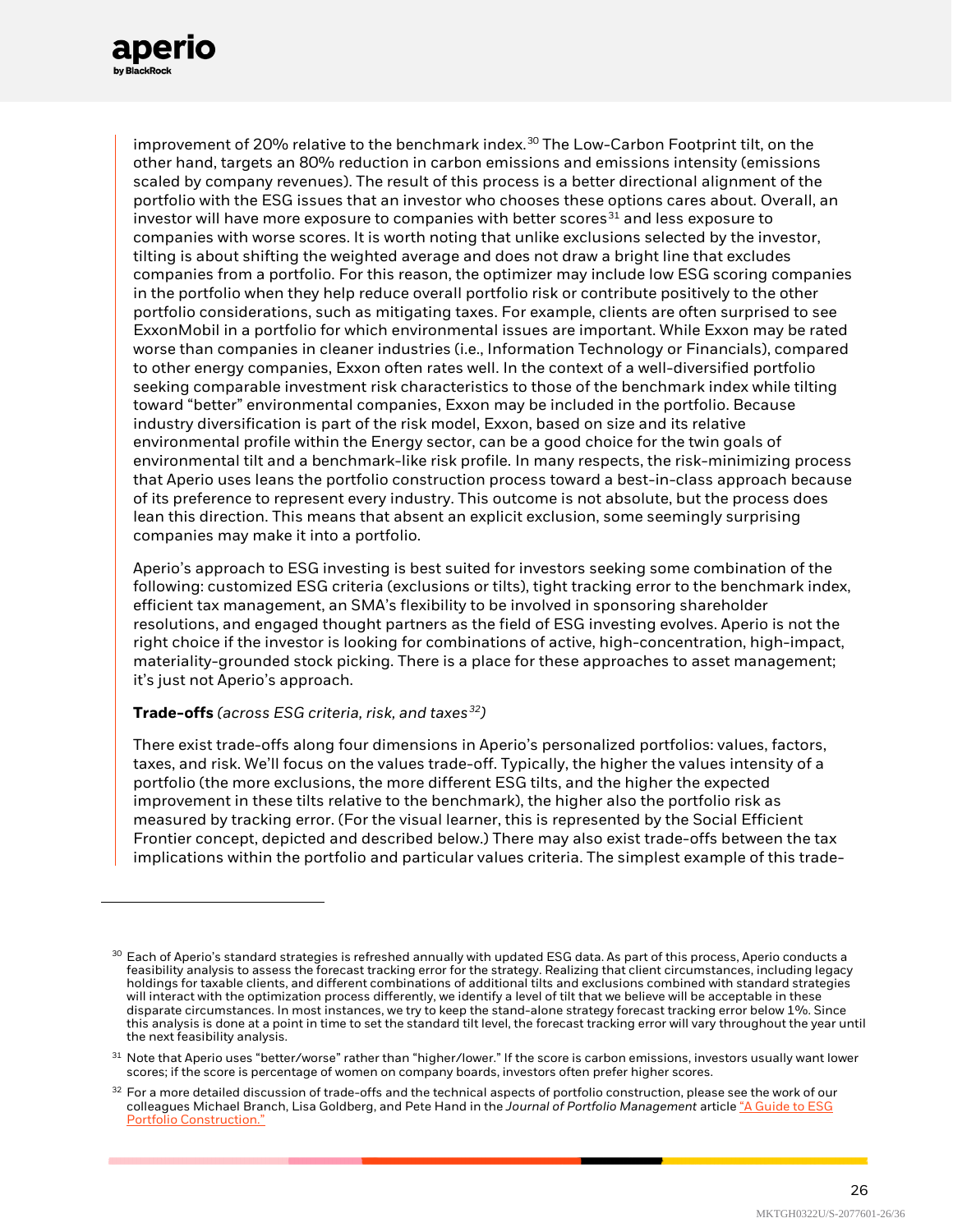

off dimension is when a legacy holding with low cost basis is identified for exclusion as part of the values criteria. Aperio typically presents portfolio options at different levels of values intensity, which enables the investor to select, together with their financial advisor, the portfolio option where the trade-offs are most reflective of the client's values/mission preferences while meeting the investor's financial needs in the context of their overall asset allocation and tax situation.

#### **Social Efficient Frontier**

The efficient frontier concept is based on the realization that a given group of securities could be combined into very different portfolios based on their relative weights in each portfolio. The efficient frontier then identifies the line that is a series of optimal combinations of the two measurements from among all the possible portfolios. In the Social Efficient Frontier, we compare the intensity of values (often measured by a single ESG Score) to the forecast tracking error. In this way, the line—the frontier—represents the lowest possible tracking error



achievable at each incrementally higher values intensity. Anything below and to the right of the line is achieving a lower values intensity for the tracking error forecast than is possible.

#### **Rebalancing process**

After the initial series of trades to implement the investor's preferred values-aligned portfolio, Aperio's portfolio managers continue to systematically monitor and rebalance the portfolio, considering the need to adjust the security weights in the portfolio to maintain the portfolio's ESG and factor objectives, the requirement to control risk, and available tax losses to harvest. In addition, ESG data used to support investor accounts is refreshed at least annually. (Most ESG data are disclosed annually by companies.) The quarterly rebalance following the data refresh rolls ESG accounts forward to this updated data. There can be turnover and tax implications associated with these updates. When these changes are outside the acceptable range, Aperio coordinates with the advisor and client to plan an appropriate course forward.<sup>[33](#page-26-0)</sup>

<span id="page-26-0"></span> $33$  Every taxable Aperio ESG client is asked to express a preference about the relative importance of values and taxes. Should ESG criteria be maintained regardless of tax consequences, or should taxes be avoided regardless of the impact on which ESG criteria can be fully implemented? Or should the portfolio target a middle ground that seeks to balance the two but not quite achieve either fully?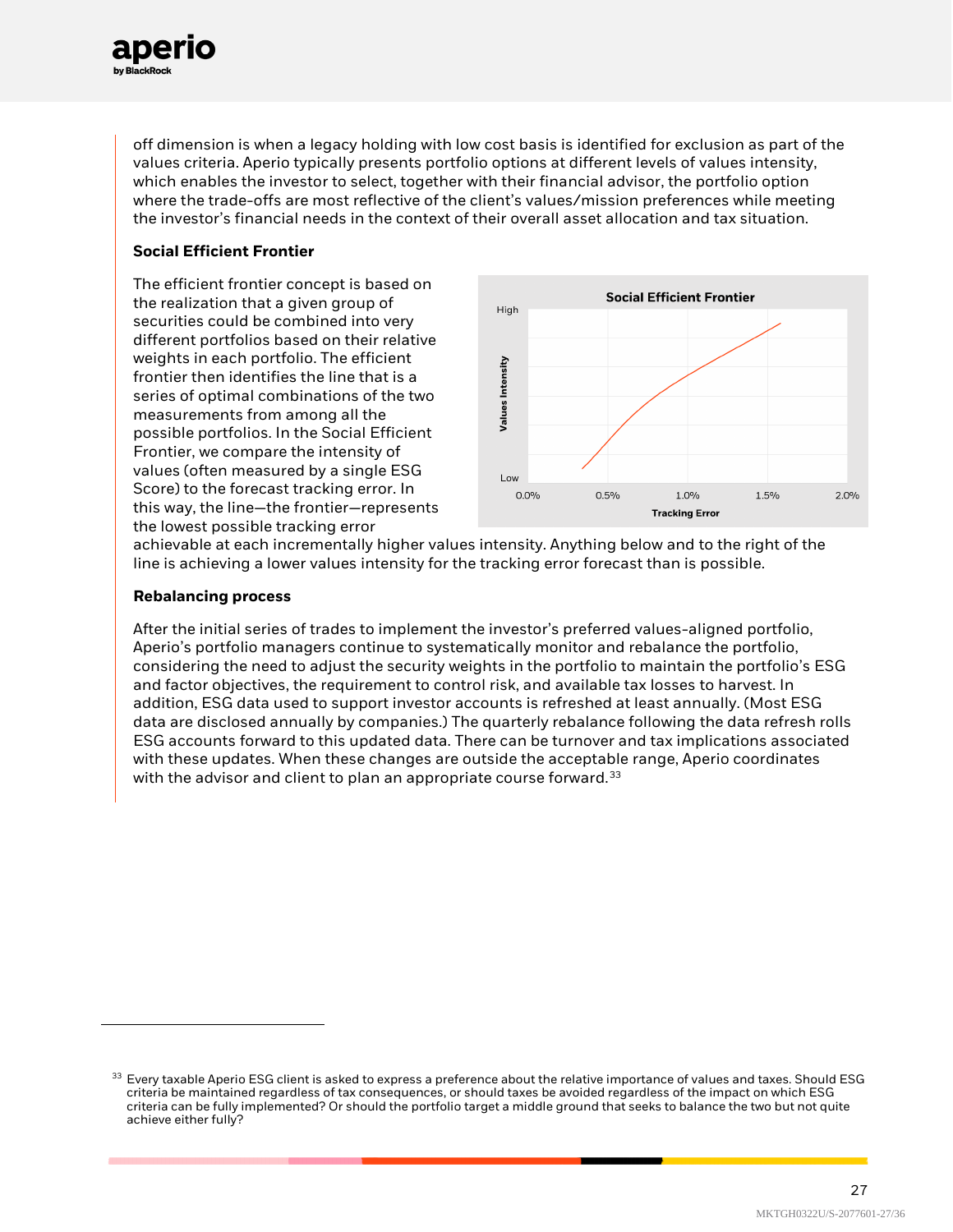

# **Section 7: Investor and portfolio impact**<sup>[34](#page-27-0)</sup>

As noted above, many investors are trying to use their investments to mitigate or solve environmental and societal problems while some investors just want to sleep better at night by not being directly associated with exacerbating those problems through their portfolios. Concepts of investor impact are closely related to the motivations we discussed in Section 3 as well as the concepts of company impact from Section 5.

Since Aperio is a public equities manager using a systematic indexed approach, we will limit our discussion to concepts of impact related to this approach to investing.

#### **Public equities portfolios**

Since publicly traded companies do not always have a direct nexus to all areas of desired impact (e.g., public education), what are the opportunities for impact with a public equities portfolio? There are two primary strategies for impact:

- 1. Becoming part of the movement
- 2. Investing to create change from the owner's seat
- **Movement:** In essence, this is a strategy for changing the environment within which companies operate. The more investors choose investment vehicles that take ESG issues into account, and the more companies are aware of the kinds of choices that investors make, the more companies will be influenced to change their approaches to managing their businesses. The key is to close the loop how are an investor's decisions aggregated into a global understanding of ESG issues? Multiple prongs of activity can communicate these values.
	- The first is how the asset manager participates in the ESG industry and conversations. Do they engage with data vendors in describing the kind of issues their clients care about? Do they respond to industry questionnaires that aggregate client interest? Do they engage directly with companies to gather additional information on behalf of their clients? (Aperio engages with data vendors and responds to industry initiatives.[35](#page-27-1))
	- Second, how does the individual investor contribute to the larger ESG conversation? Do they tell their friends, respond to opinion polls, communicate personally to companies about their issues and the decisions (criteria) they've adopted? Foundations also have the opportunity to participate in industry initiatives that aggregate their interests and magnify them to the marketplace. The actions of both the investor and the asset manager are ways of closing the loop so that the world knows what decisions have been made.
	- A variation of this activity is the "political scorekeeping" that Bill McKibben (the founder of 350.org, which sparked major activism by college students regarding climate change issues in university endowments) describes when talking about fossil fuel divestment. Divestment from fossil fuel companies is not going to cause the business model for oil companies to disappear. (Mark Bateman often says that divestment is an attempt at a "supply-side solution to a demand-side problem.") McKibben says that his goal with divestment is not to drive fossil fuel companies out of business but to use it as a way of tallying the number of investors who are

<span id="page-27-0"></span> $34$  Note the case of the term "impact" in this header. Apart from the style of using lowercase, here it is an indication that we are not referring to a specific product that uses this label. In this section, we will explore the meaning and inferences of "impact." Different organizations will use "Impact" in uppercase to label a specific product or offering.

<span id="page-27-1"></span> $35$  BlackRock engages directly with companies, making its expectations of corporate management clear on a range of ESG topics, including climate change, sustainability/ESG disclosure, and board diversity.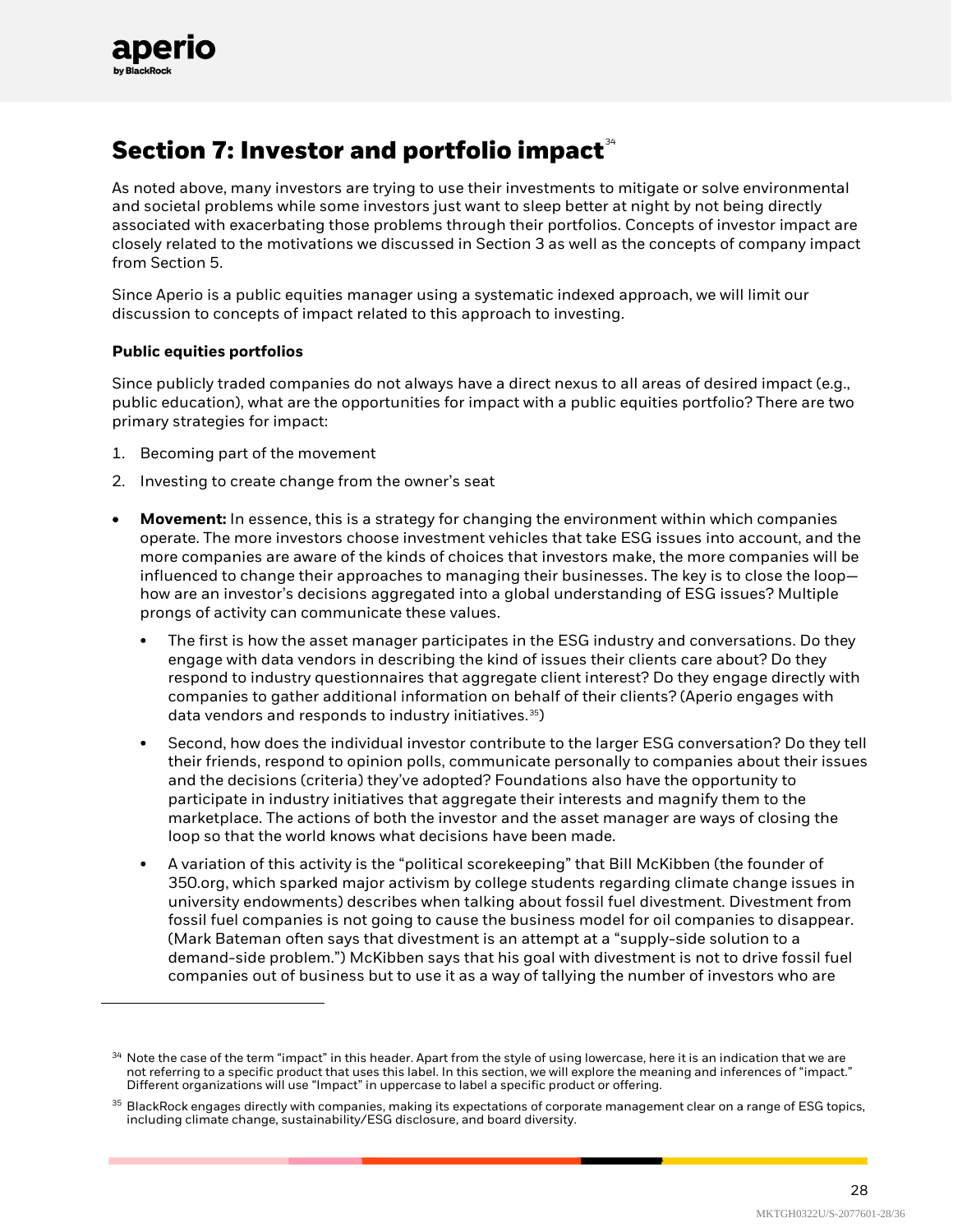

- **Active ownership:** This approach is the more direct way of having an impact as an individual investor because it can be clearer how the process is additive. Active ownership (sometimes called stewardship or shareholder activism) is possible once the shares are owned in a portfolio, which puts the investor in the category of "owner." As an owner, the investor has two rights that provide the opportunity to influence the company. The first is the right to vote at company meetings along with all other shareholders. While this role is reactive to whatever is on the ballot, it is an opportunity to send a message to corporate management, whether it's voting on the election of directors or on social and environmental shareholder resolutions. The second right that share owners have is to help set the agenda for the company by filing shareholder resolutions on issues that matter to them.
- **Impact that public equities investors do not have:** To remove any doubt, there are only a few instances in the life cycle of a company where the share price affects the cost of capital for a company. On this basis, most ESG equities investors should not view changing the cost of capital as a motivation or a likely impact. It seems more likely that affecting the share price would impact executive compensation when equity is a part of that compensation than impacting the capital available to the company. It is also unlikely that a public-equity investment will take cars off the road, plant trees, or alleviate poverty. A portfolio can potentially select companies doing these things and avoid companies not doing them, but the portfolio does not cause—or even increase the desired behavior through the investment. Investors can think about their relationship to impact more from the standpoint of responsibility. As owners of a fraction of many different companies, they are owners of that fraction of the behaviors of those companies and therefore responsible for those behaviors. Here, investments likely do not change behavior (i.e., they do not impact behavior), but they bear responsibility for the behaviors with which they are associated.

#### **Notes on other asset classes**

aper

Different asset classes play different roles in providing capital into the economy. The majority of the time, public equities are a mirror of the company, but changes in share price play only minimally into the cost of capital for a company. Bond offerings, however, directly affect capital available to the company. If the risk to a bond is sufficient, it may require higher yield rates to attract subscribers. Similarly, private-equity investors may require higher ownership percentages for poor ESG/higher-risk companies at the same amount of investment. It is also worth noting that just as different asset classes relate to the cost of capital differently, different asset classes have the potential to relate to different types of impact. For instance, it is very difficult to address early childhood education in a public equities portfolio. School district bond offerings, however, may be appropriate to provide that kind of direct investment in the issue area. Similarly, a public equities portfolio may be a difficult asset class to use to represent a high commitment to solar energy production. Private direct investment may be better to achieve this kind of direct impact.

### **Aperio's approach: Personalized ESG reporting**

#### **ESG reporting vs. benchmark**

While every investor expects regular performance reporting, ESG investors reasonably expect some representation of how the ESG aspects of their portfolios are playing out. Sometimes referred to as "impact" reports, Aperio's SRI Report delineates the differences between the investor portfolio and the benchmark index for the ESG criteria the investor selected. These reports document both the level of exposure a portfolio avoided based on its exclusions as well as the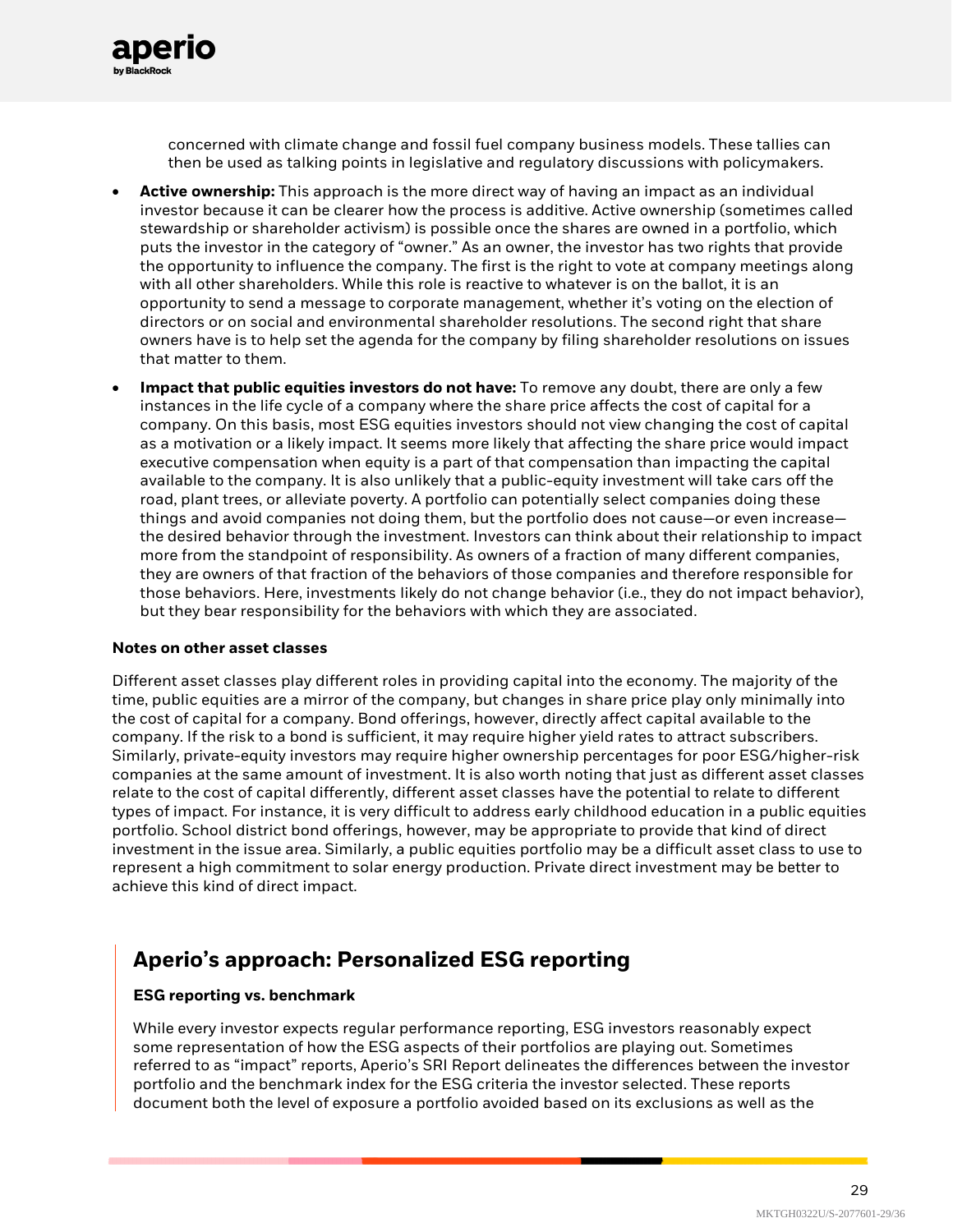

percentage "better" a client's portfolio is than the benchmark for selected tilts the investor selected. These statements can also include additional ESG issue areas not set as constraints within the account. For instance, an investor might want to know the carbon footprint of their portfolio even though they are not in a low-carbon strategy.

It is worth noting that Aperio is very conservative in its ESG reporting. The investments made in Aperio client portfolios are in public equities. The portfolios are constructed as a series of decisions (through the optimization process) regarding whether or not any given company will be in the portfolio and if so, what percentage of the portfolio that company will represent. The absence of a company from the portfolio does not stop that company from operating in the world, so the absence from the portfolio of a company that pollutes does not stop that pollution. Similarly, the construction of a portfolio does not plant trees or take cars off the road. Because portfolios don't do these things, we feel ESG impact reports that imply otherwise are intellectually dishonest. Aperio's ESG reports provide information regarding what is (or is not) in a portfolio.

We also note that Aperio uses credible data from a variety of sources as the basis for its work. Each of these data sources provides a disclaimer, the gist of which is: the vendor believes the data are collected from reliable sources but cannot guarantee the accuracy or completeness of the data. From time to time, Aperio clients have their own datasets from different vendors than Aperio's (which undoubtedly come with similar disclaimers). If these clients run the Aperio portfolio against data from these different datasets, they might encounter discrepancies. Such exercises prove the veracity of the disclaimers. The processes Aperio uses for portfolio construction and reporting are only as good as the data available in our system. We work to vet the data, but there will occasionally be discrepancies to other datasets.

An Aperio portfolio is an amalgam of specific attributes and behaviors. In this way, we provide an opportunity for investors to own the attributes and behaviors that most closely align with their specific values and worldviews. (Note once again that there is the opportunity to influence behaviors through active ownership once companies are in the portfolio.)

Aperio also provides aggregate proxy voting reports and shareholder advocacy reports. Since proxy voting does not occur on a client specific basis, but on behalf of all Aperio's ESG accounts, this aggregate proxy voting report is a representation of the impact ESG account holders at Aperio have on companies.

#### **Proxy voting**

As a default for values-aligned accounts,<sup>[36](#page-29-0)</sup> Aperio uses the ISS SRI *Proxy Voting Guidelines*. These guidelines seek to reflect a broad consensus of the socially responsible investing community on social and environmental matters and create and preserve economic value while advancing good governance principles. The general rules tend to be more supportive of social and environmental shareholder resolutions than standard voting policies. While these voting guidelines are more supportive of shareholder resolutions, ISS has the longest history of doing research on shareholder proposals of any proxy voting agency. As part of its research and recommendation process, ISS reviews each proposal at each company to determine its recommendation.<sup>[37](#page-29-1)</sup>

<span id="page-29-0"></span> $36$  Accounts with no ESG portfolio construction criteria may also select the ESG proxy voting solution. For many custodians, this option is available at no additional fee. For custodians where Aperio is not able to wrap multiple accounts into a single ballot per company annual general meeting, an additional fee for this option may apply.

<span id="page-29-1"></span><sup>&</sup>lt;sup>37</sup> Aperio's approach to proxy voting is overseen by its Proxy Voting Committee. This committee determines the appropriate voting policies for its offerings, including two sets of guidelines: one with an ESG focus and one with a traditional non-ESG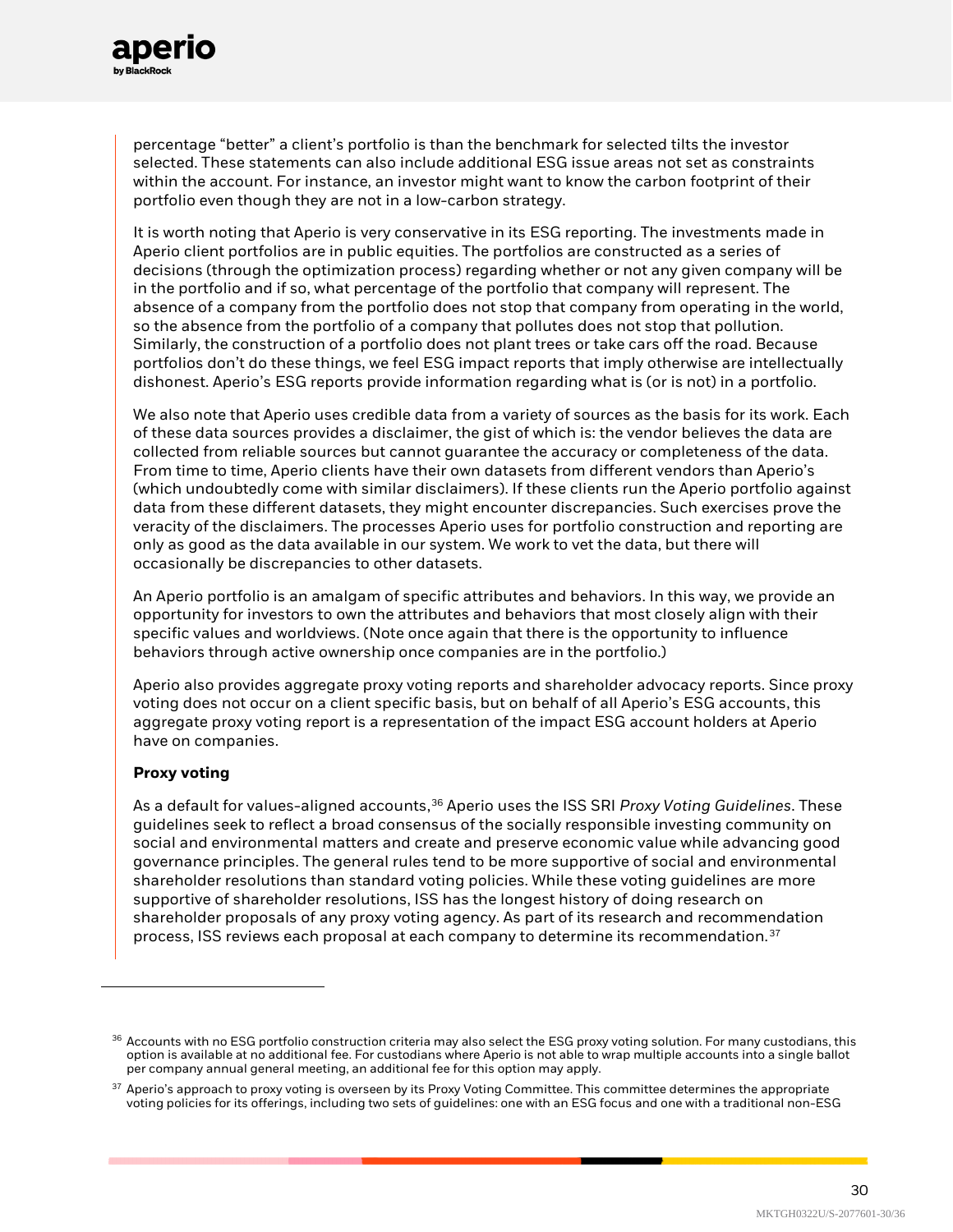

For example, the *US SRI Proxy Voting Guidelines* (2021) include the following:

- Generally, vote for social and environmental shareholder proposals that promote good corporate citizenship.
- Vote for disclosure reports that seek additional information, particularly when it appears that companies have not adequately addressed shareholders' social, workforce, and environmental concerns.
- Vote against/withhold votes from incumbent directors who serve as members of the nominating committee if the board lacks at least one woman and one racially diverse director, and the board is not at least 30% diverse. If the company does not have a formal nominating committee, vote against / withhold votes from the entire board of directors.

For recent sample votes and data on resolutions, please refer to Aperio's [2020 SRI Proxy Voting](https://www.aperiogroup.com/Resources/Info%20Sheets/SRI%20Proxy%20Voting%20Review.Info%20Sheet.pdf)  [Review.](https://www.aperiogroup.com/Resources/Info%20Sheets/SRI%20Proxy%20Voting%20Review.Info%20Sheet.pdf)

#### **Shareholder advocacy**

Aperio also offers investors the opportunity to influence corporations and their fellow shareholders by sponsoring or endorsing shareholder resolutions. The shareholder advocacy program is an optin choice for interested clients. Specific resolutions are also opt-in. Aperio works with partner organizations to do this work. Our largest partner is As You Sow, [38](#page-30-0) but we also work with Proxy Impact, Rhia Ventures, and Whistle Stop Capital. Each of these organizations and their staffs have substantial experience engaging with companies and dealing with the mechanics of filing shareholder resolutions. Recent examples include resolutions on climate change, diversity data disclosure, and human capital management reporting based on SASB (Sustainability Accounting Standards Board) standards.

A shareholder resolution is a proposal to the management of a public company, presented and voted on during the company's annual general meeting. While shareholder resolutions are usually nonbinding, they can help draw attention to ESG issues and put pressure on company management. The most successful shareholder resolution may be one on which shareholders never vote because it was withdrawn following an agreement with company management to improve its actions related to the issue of the resolution. In 2021, Aperio clients sponsored 134 resolutions—43 of those resolutions were withdrawn after agreement with the companies.

Some investors may choose to participate in this kind of advocacy without using any portfolio construction criteria. This decision may be to avoid additional risk or to avoid taxes from low-basis holdings. For more detail on the resolution process and shareholding requirements, please see Aperio'[s Shareholder Resolution Process Info Sheet.](https://www.aperiogroup.com/Resources/Info%20Sheets/Shareholder%20Resolution%20Sponsorship%20Process.pdf) For information on recent shareholder resolutions, please refer to [Aperio's 2020 Shareholder Advocacy Review.](https://www.aperiogroup.com/Resources/Info%20Sheets/Shareholder%20Advocacy%20Review.Info%20Sheet.pdf) Both documents require a login. Pleas[e contact Aperio](https://www.aperiogroup.com/contact-us) if needed.

focus. Aperio's ESG offerings are usually bundled with the ESG voting policy, but clients and their advisors direct which proxy voting policy is appropriate for their accounts.

<span id="page-30-0"></span> $38$  Aperio (now part of BlackRock) supports the work of As You Sow through a charitable donation made to the organization.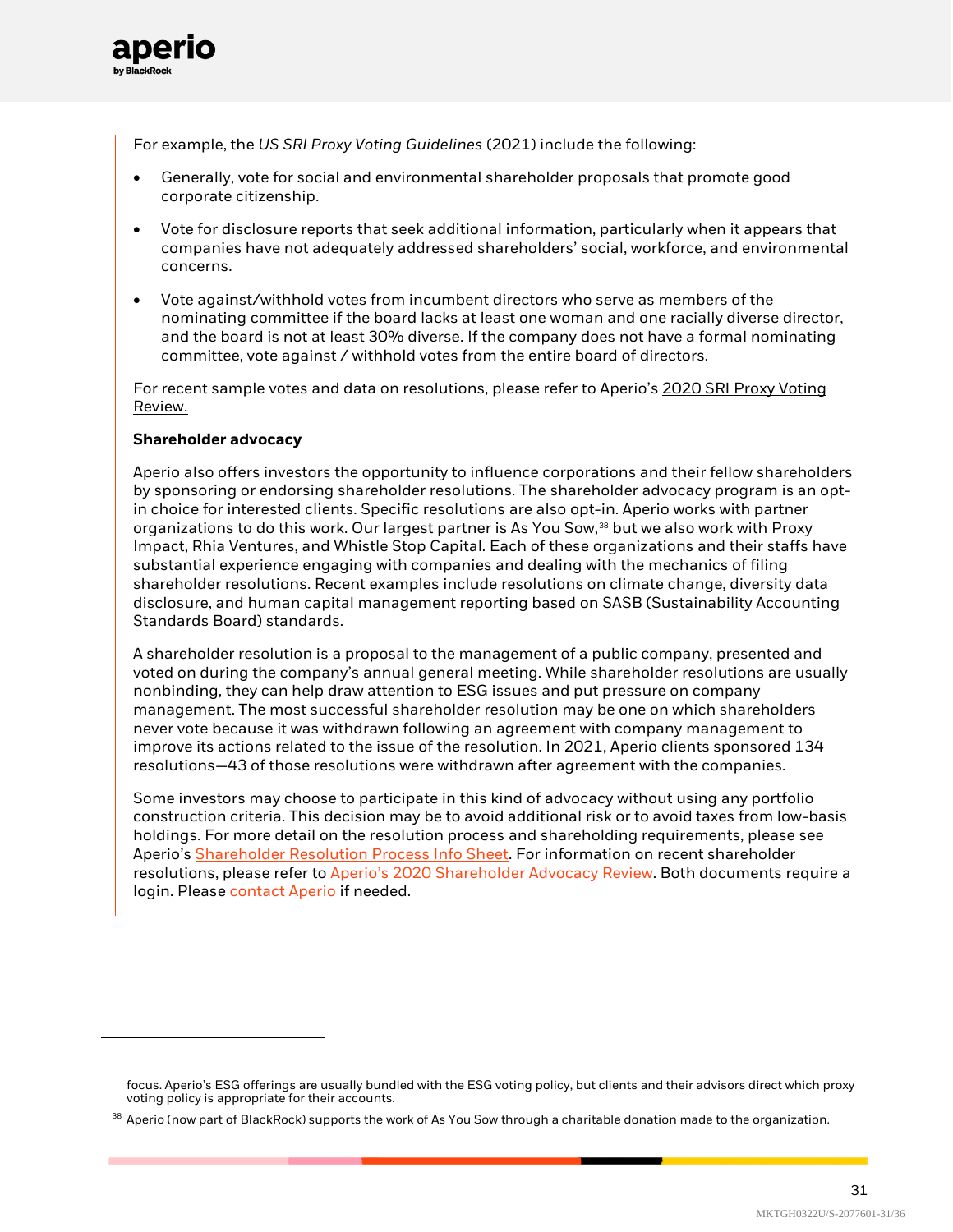

# **Section 8: Summary of Aperio's ESG process**

Choosing to work with Aperio on a customized ESG account will be as a result of a series of decisions. The following is an outline of some of these decisions:

- Is an SMA an appropriate structure given the size of the account? If yes, continue to consider Aperio.
- For taxable accounts, are there tax management concerns for this investor that suggest taxefficient SMA management will be advantageous? If yes, continue to consider Aperio.
- Does this investor, whether taxable or non-taxable, have a specific set of values or ESG criteria they would like reflected in a portfolio? If yes, continue to consider Aperio.

Aperio's ESG process can be summarized in a few key steps:

- **Social Conversation and values documentation:** The Aperio ESG Team listens carefully to the end investor to understand their worldview. These conversations and listening sessions are the basis for the rest of the work we do in creating an ESG portfolio for the client.
- **Mapping ESG criteria to data:** Aperio's ESG Team uses the results from the Social Conversation to create criteria sets based on the available ESG research and data.
- **Sample portfolio construction and review with investor:** The ESG Team collaborates with the Portfolio Management Team to create a sample portfolio using ESG criteria. This sample portfolio is then the basis for a review with the client to confirm that the ESG criteria are appropriate and that the risk and tax transition profile of the account are aligned with the client's expectations. The ESG criteria and specific portfolio construction approach can be iterated at this point.
- **Account implementation:** Based on the final approved ESG criteria and approach, the account is funded and traded.
- **Account maintenance, periodic issue review with clients, and reporting:** In addition to the portfolio being managed according to standard maintenance protocols, we are happy to review ESG developments with the client and, when appropriate, modify the ESG criteria used in the portfolio. In addition, we provide standard investment reporting as well as making ESG reports available.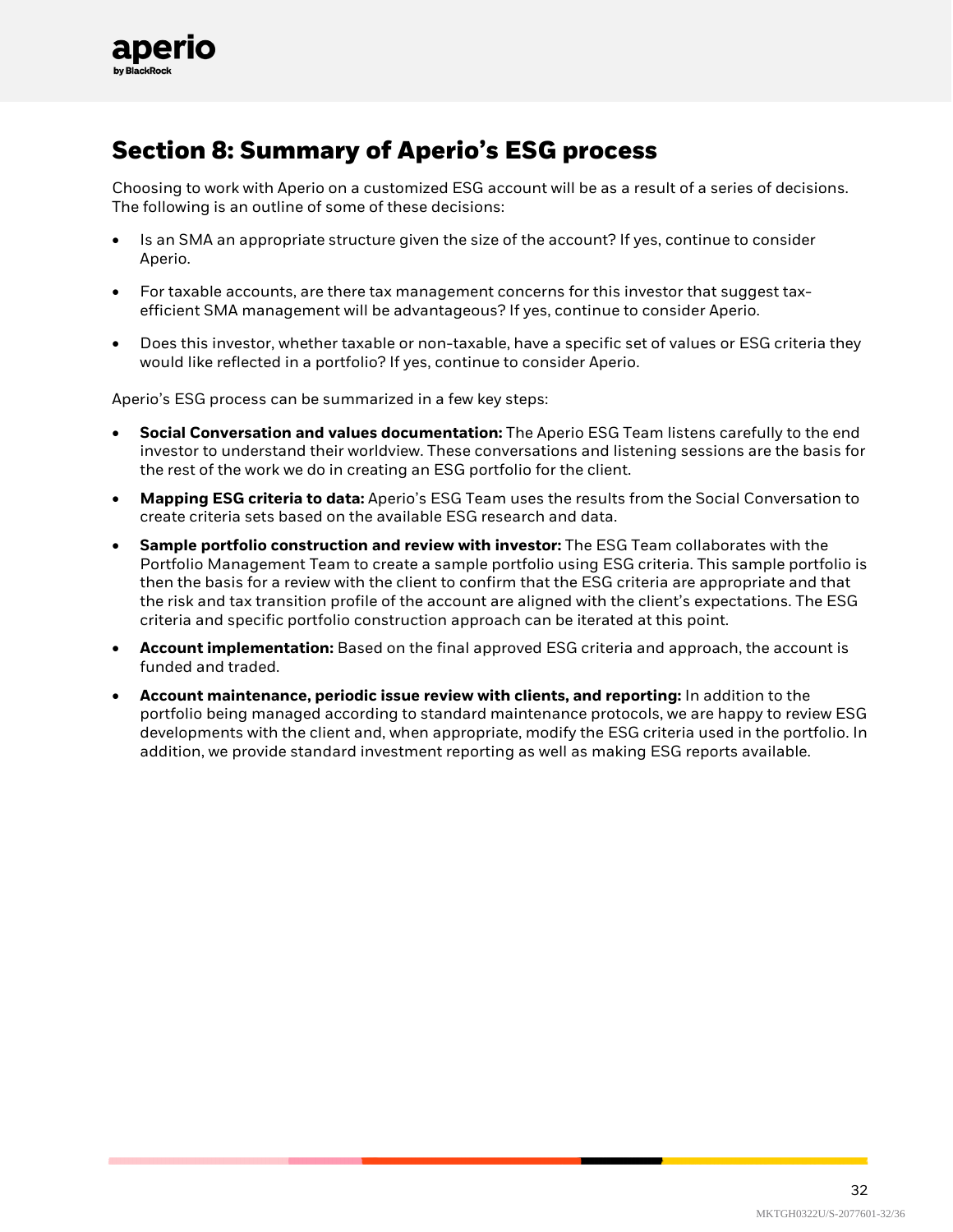

# **Section 9: Summary of Aperio's ESG approach and philosophy**

#### **It's a journey**

Every investor's circumstances are different. An ESG portfolio must solve for the investment needs, risk tolerance, and tax circumstances just as much as the unique values of the investor. We also know none of these situations are static over time, and economic and market conditions will change as well. For these reasons, rather than expressing a fixed strategy, an investor's portfolio will likely be a journey as it is modified over time to reflect their latest issue area concerns and investment circumstances. For example, in 2015, an investor might have been focused on climate change issues and chosen Aperio's Environment Strategy with fossil fuel exclusions and a Low-Carbon Footprint tilt to reduce the carbon footprint of the portfolio by 80%. In 2020, this investor might have reacted to the racial strife of the year and asked that Aperio add exclusions related to private prisons and predatory lending as well as modify the environmental scoring to also include an evaluation of diversity policy and performance. This is not to say that the investor would have been anti–racial justice in 2015 but that climate change was the dominant issue they needed to address with their portfolio at that time. In many cases we've encountered, the emphasis within the investor's values set evolves.

Data also evolve. Several years ago, diversity performance was limited to gender diversity issues. Then Aperio became aware that Institutional Shareholder Services<sup>[39](#page-32-0)</sup> had developed a dataset that assesses racial and ethnic diversity on company boards. For investors who had expressed interest in diversity issues, this evolution offered an opportunity for Aperio to offer a more robust option as part of their portfolios seeking to reflect diversity issues.

In addition, ESG data and the field of values-aligned investing continue to develop. As new ESG issues emerge, as more data become available (on new issues and more robust data on longer-standing issues), and as new techniques for incorporating ESG issues into portfolios are developed, the options for ESG investors grow exponentially.

These kinds of changes all lead us to understand that ESG is a journey.

#### **Aperio's ESG philosophy: Individuality, trade-offs, and transparency throughout the journey**

As we've worked through all of these issues, we hope you as the reader have gained a deeper understanding of the possibilities and challenges associated with ESG investing. Having wrestled with these issues at Aperio since at least 2007, we have developed a number of core tenets that anchor our thinking about ESG issues and ESG investing and our approach to working with clients to support their efforts in this space. We share them here as a summary of what we have learned about ESG:

- Aperio's core objective is to understand our clients and deliver personalized portfolios that meet their needs. For our ESG clients, we know that each investor has a different reason for pursuing ESG, different impact and values-alignment objectives, and different sets of issues that matter to them.
- We know that no companies are perfect and that trade-offs may be necessary when evaluating companies on issues that matter to clients.
- We know that the ESG data available to evaluate companies are not an ideal reflection of investors' concerns. We have a responsibility to be clear about which questions data can and cannot answer.

<span id="page-32-0"></span> $39$  Aperio purchases proxy research and services from ISS in addition to ESG data.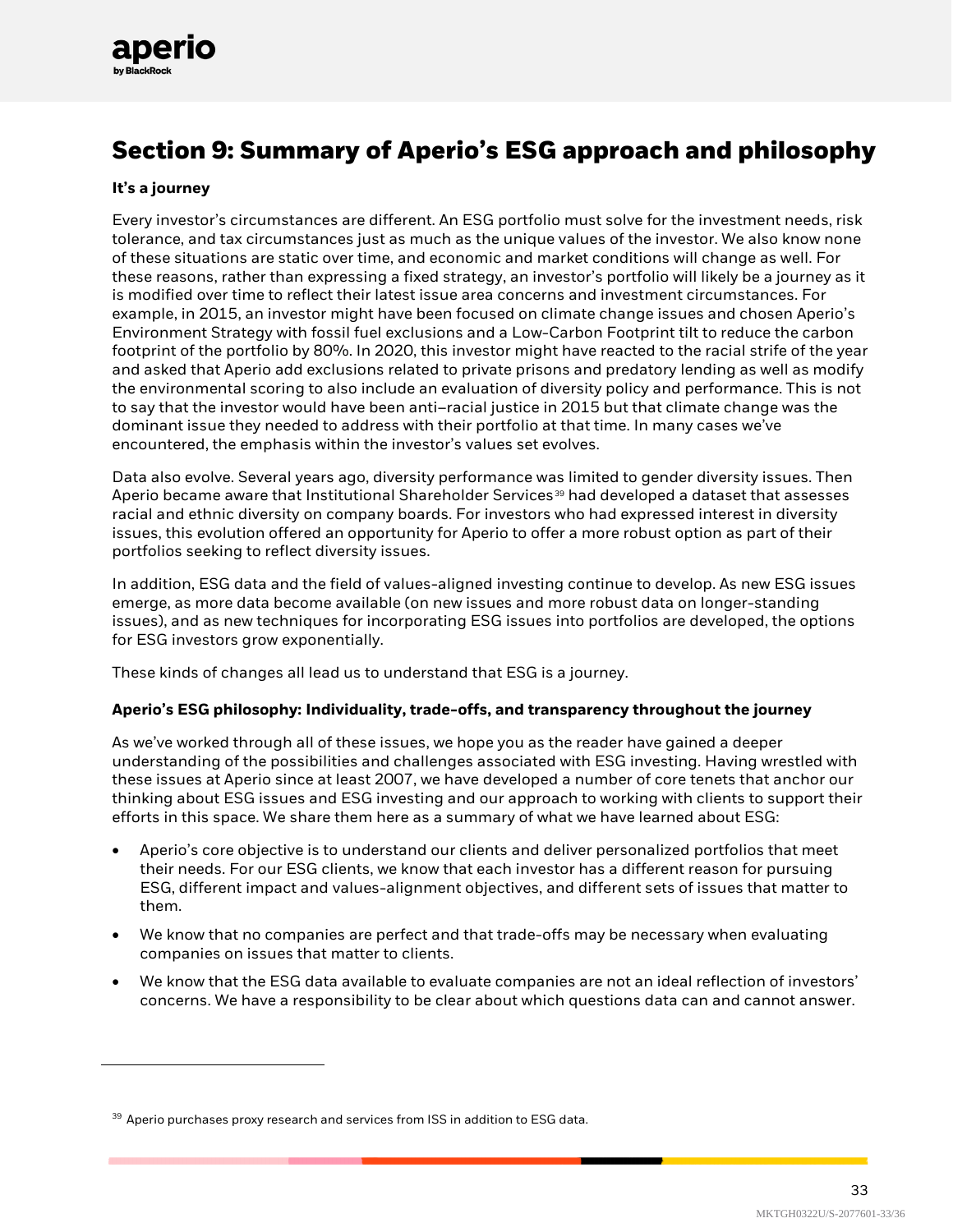

- The kinds of impact it is possible to have in a public equities portfolio are limited. Other asset classes offer other kinds of impact. We have a responsibility to be clear with our clients regarding what kinds of impact are possible and what kinds of impact are not possible within an Aperio portfolio.
- Since societal concerns, individual investor interests and views, available data, and company performance and practices all evolve, we are committed to Aperio's ESG processes and solutions facilitating ongoing engagement with our clients and living the phrase: It's a journey.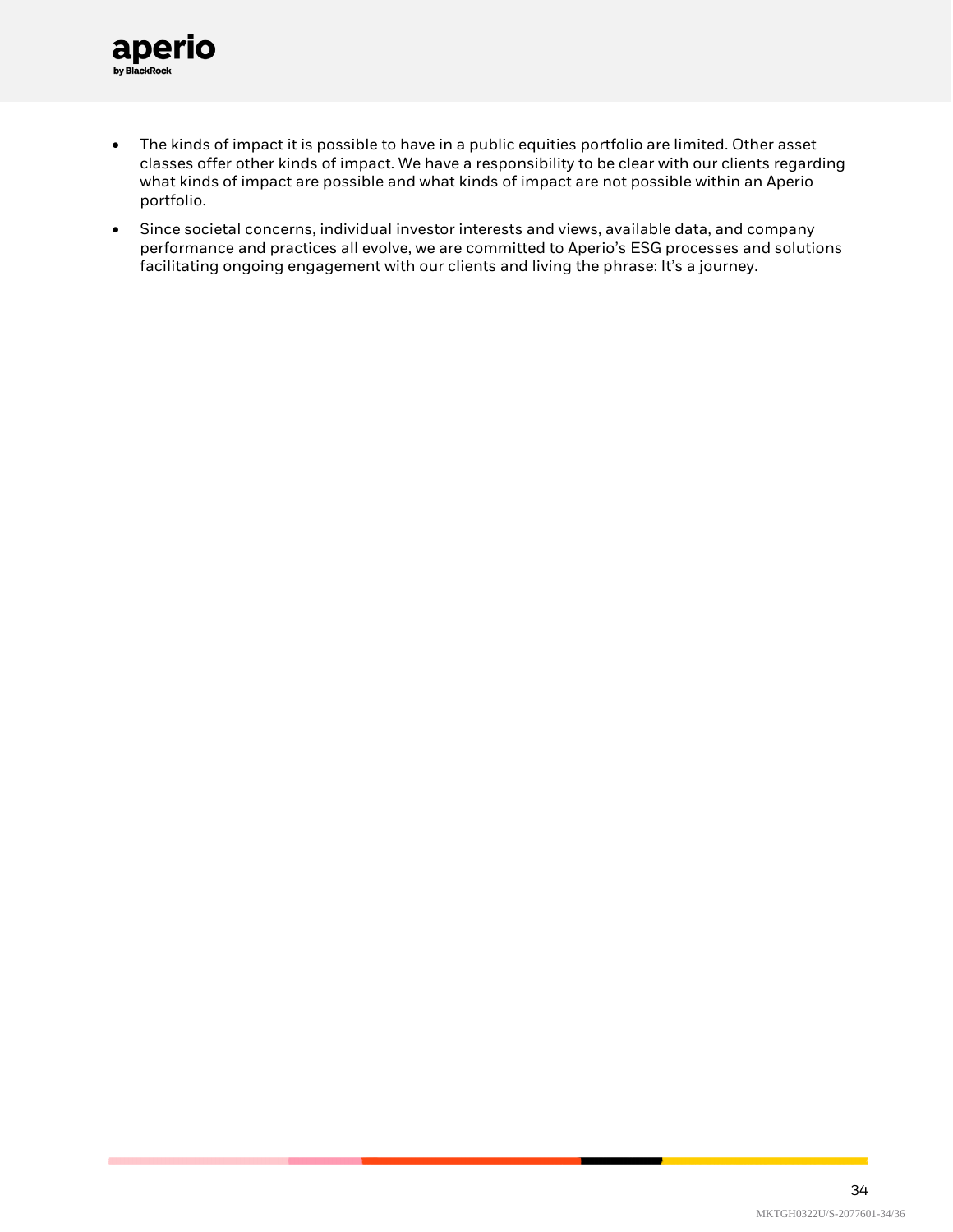

# **Section 10: Glossary**

- **CSR**—Stands for corporate social responsibility. The term tends to be used more in relation to corporate-specific views of issues rather than investor views. See Section 1 for a full discussion.
- **ESG**—Stands for environment, social, and governance. See Section 1 for a full discussion on why and how this term is used.
- **ESG criteria**—ESG issue rules put in place to use ESG data or Aperio Scoring Components for portfolio construction.
- **ESG/Social Score/rating**—Aperio uses the terms "ESG Score" and "Social Score" interchangeably. Aperio may also occasionally use the terms "score" and "rating" interchangeably, though "score" is preferred.
- **Materiality**—An approach to assessing ESG that focuses on which issues are financially material to the company.
- **Optimizer**—A tool used to determine portfolio security weights in a systematic portfolio construction process. Aperio uses a portfolio optimizer designed by MSCI Barra to minimize the combination of active risk (i.e., forecast tracking error), the tax liability on realized gains, and any other constraints applied to the portfolio, including ESG criteria.
- **Proxy voting**—The process of Aperio voting, through vendors, at corporate meetings for each share in an investor's portfolio.
- **Risk model**—A model to measure the risk of a security relative to the market. In a factor model, a security's return-generating process is summarized by a limited number of common risk factors and the security's sensitivity to each factor. In a fundamental model, the factors may include metrics such as earnings growth and yield. Risk models may be used as part of an optimization process to determine the security weights in a systematically constructed portfolio. Aperio uses the Barra Global Total Market Equity Model for Long-Term Investors for global portfolios.
- **Salience**—An approach to assessing ESG that considers the impact of companies on the issues and on the world.
- **Scoring Component**—A preconstructed combination of data within a specific topic area, for instance, Environmental Management or Diversity Performance.
- **Scoring Profile**—A combination of Scoring Components used to generate an ESG Score for each company. Scoring Profiles may be customized for a specific client or used for an Aperio standard strategy.
- **Separately managed account**—A portfolio managed by a professional investment management firm in which individual securities are held in the name of the account owner, not the investment manager.
- **Shareholder resolution**—A proposal submitted to a corporate annual meeting by shareholders according to rules governed by national securities regulator agencies (in the US, the Securities Exchange Commission).
- **Social Conversation**—Aperio's approach to hearing from the owners of an investment portfolio about their values, their worldview, and their theory of change. These conversations are the basis on which Aperio constructs ESG criteria to apply to portfolio construction.
- **SRI**—Stands for socially responsible investing or sustainable responsible impact investing, or other variations depending on when the term was used and by whom. See Section 1 for a full discussion.